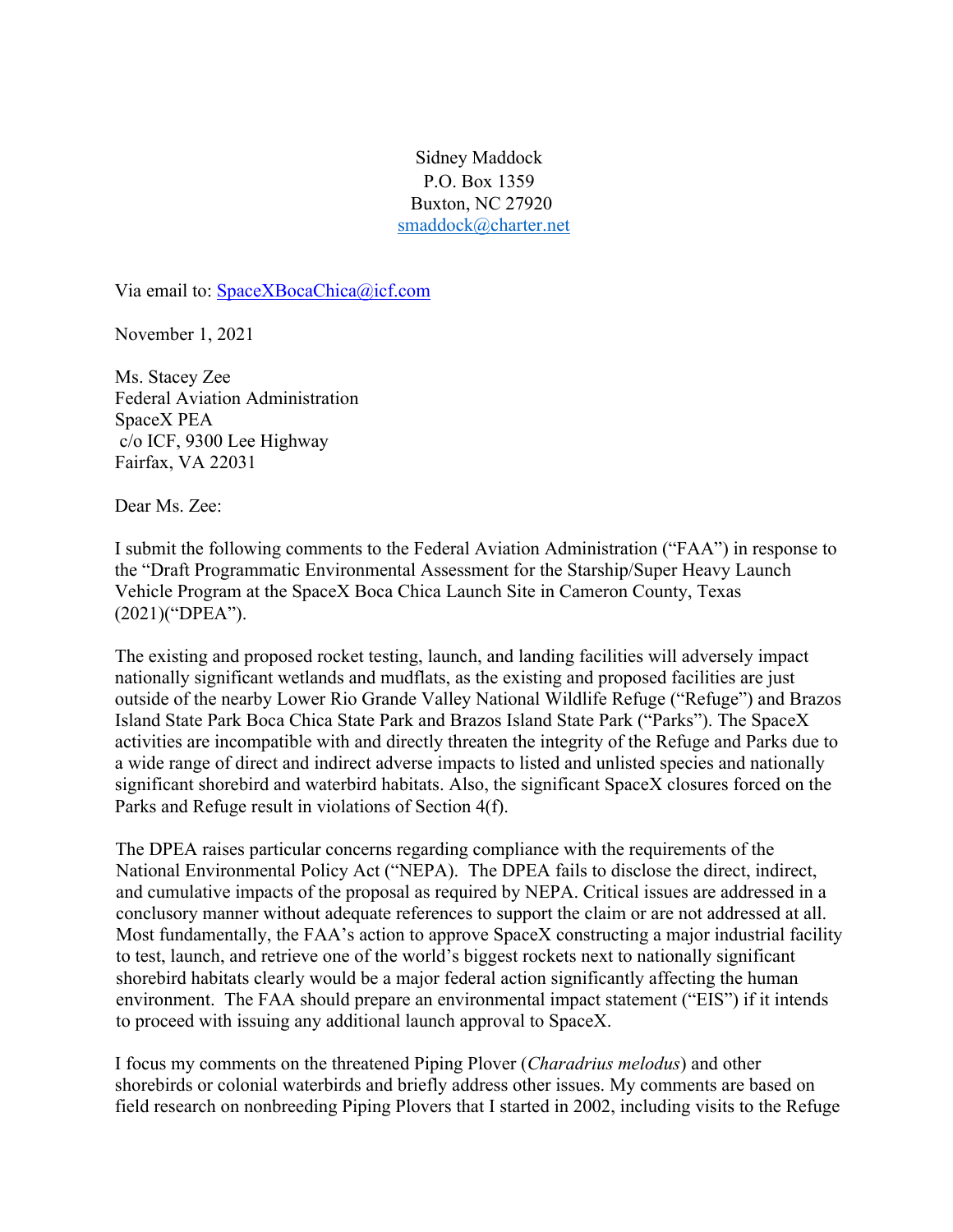Maddock Comment December 1, 2021 Page 2 of 23

to conduct research three different winters and another fall. I am a co-author of 5 different peer reviewed published articles on nonbreeding Piping Plovers and I also have worked with breeding shorebirds and colonial waterbirds.

1. The Alternatives Analysis is Unduly Narrow

The FAA continues to display inappropriate deference to SpaceX and adopts an alternatives analysis that is unduly narrow. This undue deference is not new. As I noted in a previous comment to the FAA, the FAA alternatives analysis in the 2014 EIS was drafted in a manner that inappropriately favored selection of the Boca Chica Site. (FAA: 2014 at 2-26 – 2-31).

In the DPEA, the FAA devotes about a page and a half to the alternatives that were considered but eliminated from further consideration. DPEA at 34-35. The DPEA states that "SpaceX determined that the action alternatives must meet the following criteria:" DPEA at 34. The FAA, not SpaceX, should determine the suitable criteria for the selection of alternatives.

The DPEA lists 5 factors. One is particularly telling. The FAA notes:

"**Proximity to SpaceX's Starship/Super Heavy Manufacturing and Production Facilities** – To minimize delay during the program development and operational phases, Starship/Super Heavy test and launch operations must be located near Starship/Super Heavy manufacturing and production facilities" DPEA at 35 (bold in original).

This factor makes a mockery of NEPA's alternatives analysis requirement by ensuring that there are no other suitable alternatives to Boca Chica. The FAA should require an analysis that takes a hard look at other alternatives including existing launch facilities that are far more suitable than a 44 acre inholding surrounded by a National Wildlife Refuge and Parks.

2. Impacts on the Piping Plover

I am particularly concerned about the FAA's lack of acknowledgement in the DPEA and Biological Assessment ("BA") of the significant importance of the Boca Chica area<sup>1</sup> to the threatened Piping Plover and the FAA's inaccurate review of the impacts of the rocket activities on the Piping Plover.

A. Importance of Boca Chica to the Piping Plover

The FAA's inadequate review of the importance of the Boca Chica area to piping plovers is long standing. The 2014 EIS has one page (2014:3-75) that briefly discusses general information about the Piping Plover and just three sentences on surveys at Boca Chica Beach, "Boca Chica Flats" and South Bay. One page is a map of the (2014: 3-76) of the Piping Plover Critical Habitat. In addition, there is less than a page in total of discussion  $(2014: 4-61 - 4-62)$  in the

<sup>&</sup>lt;sup>1</sup> As used in this letter, "Boca Chica area" includes the Boca Chica beach as well as the flats that are south and north of Highway 4.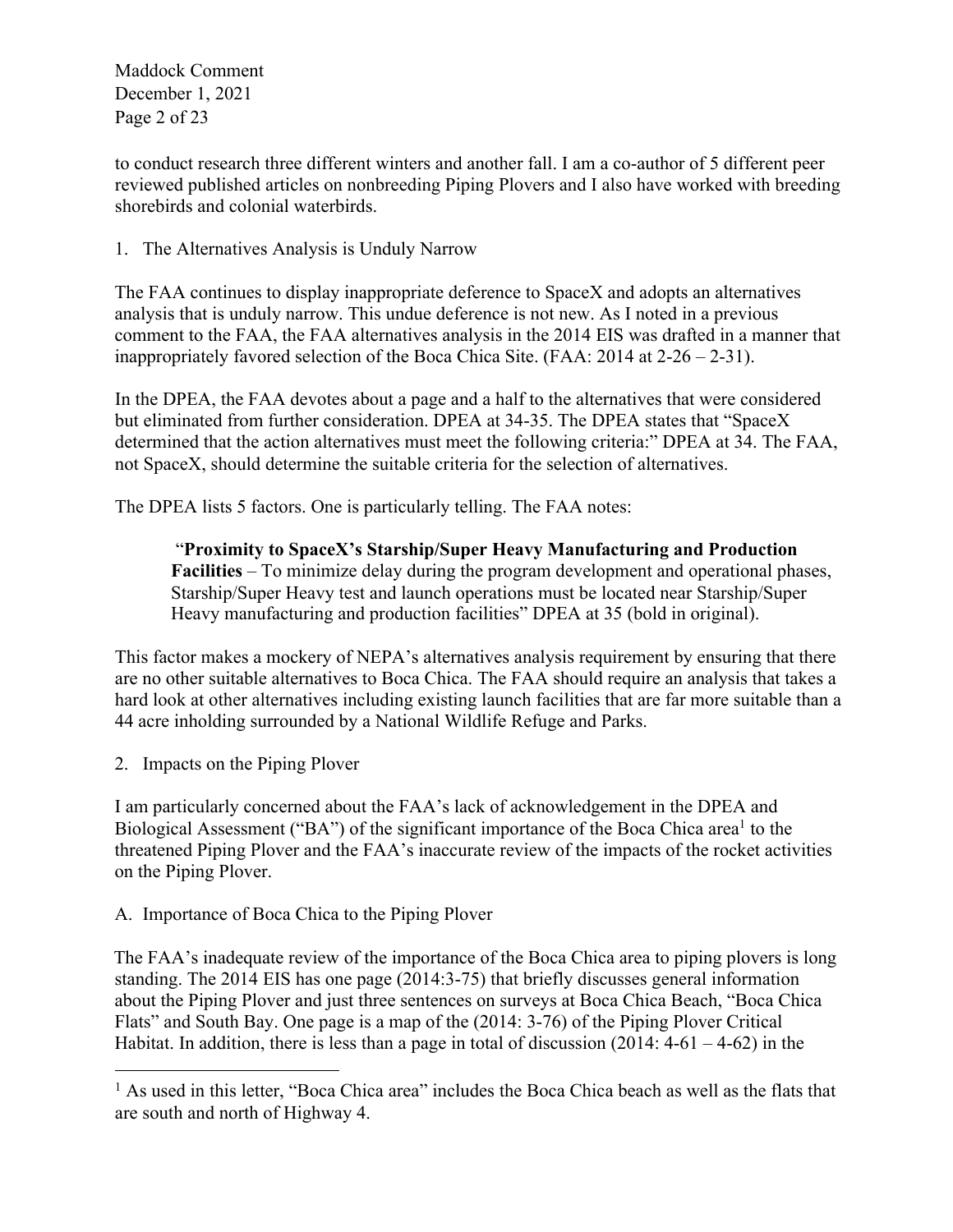Maddock Comment December 1, 2021 Page 3 of 23

Environmental Consequences section. One significant claim of the FAA deserves to be highlighted: "Based on recent migratory and wintering surveys for piping plovers conducted within the Lower Laguna Madre region in south Texas, the piping plover is not known to use the areas within the ROI in large numbers (Zdravkovic and Durkin 2010)" (2014: 4-62). "ROI" is defined as "Region of Influence" (2014: xii).

In previous comments submitted within the last year, I raised significant concerns about problems with the 2014 EIS discussion of impacts on the piping plover. The 2014 EIS purported to rely on the conclusions of Zdravkovic but did not even accurately cite the conclusions of Zdravkovic and Durkin (2011), who note: "South Bay also supported significant concentrations of Piping Plovers, with 59 birds during migratory surveys and 30 during winter surveys" (2011: 12). Table 1 lists migrating Piping Plover survey results including 59 at "South Bay", 2 at "Boca Chica, Gulf Beach", 5 at "Boca Chica Flats", and 23 at "Mouth of the Rio Grande" (2011: 13). Table 2 lists wintering Piping Plover survey results including 30 at "South Bay", 0 at "Boca Chica, Gulf Beach", 11 at "Boca Chica Flats", and 0 at "Mouth of the Rio Grande". Zdravkovic and Durkin stated that there were "significant concentrations" of Piping Plovers at South Bay while the 2014 EIS claimed they found that the Piping Plover is "not known to use the areas within the ROI in large numbers." The 2014 EIS clearly misrepresents the findings of Zdravkovic and Durkin. In addition, the FEIS downplays, in the Environmental Consequences analysis (2014: 4-62), other Piping Plover survey results which found much higher numbers of Piping Plovers in the area (2014 EIS at 3-75).

Based on surveys that I and others have done, the Boca Chica/South Bay/flats south of HWY 4 area historically is one of the most important areas in the world for wintering Piping Plovers. During a February 23, 2009 survey for Environment Canada, I observed 239 Piping Plovers using the flats of the South Bay area (Maddock 2010). For Piping Plovers, that is an extremely large number. Most of those Piping Plovers that were counted that day were visible in one area while they were feeding during one continuous scan of the spotting scope. In addition, due to running out of time to complete the survey that day, I was not able to cover all visible available habitat to the south; it is likely Piping Plovers were missed during my count. It also should be noted that those birds were seen in an area that is less than two miles long. Contrary to the claims of the FAA EIS, the South Bay/Boca Chica Beach/Flats south of Highway 4 area has extraordinary value for wintering Piping Plovers.

I am not the only one to observe large numbers of Piping Plovers in this area. During 3 nonbreeding seasons, Zonick (2000) studied Piping Plovers along the Texas Gulf Coast at 18 sites including two sites at South Bay. At the South Bay East study site, for abundance, he found a mean of 22.6 Piping Plovers and a maximum of 254 Piping Plovers. It is unclear why FAA would not have included the Zonick data in its analysis.

Based on the Piping Plover surveys I have done at South Bay and elsewhere in Texas, as well as the studies of others in Texas and elsewhere, it can be very difficult to obtain an accurate number for Piping Plovers at a particular site, especially if a limited number of surveys are done or the person doing the survey is not experienced. While Piping Plovers have very high fidelity to a wintering site (Gratto-Trevor et al. 2011), the Plovers can move frequently between the habitats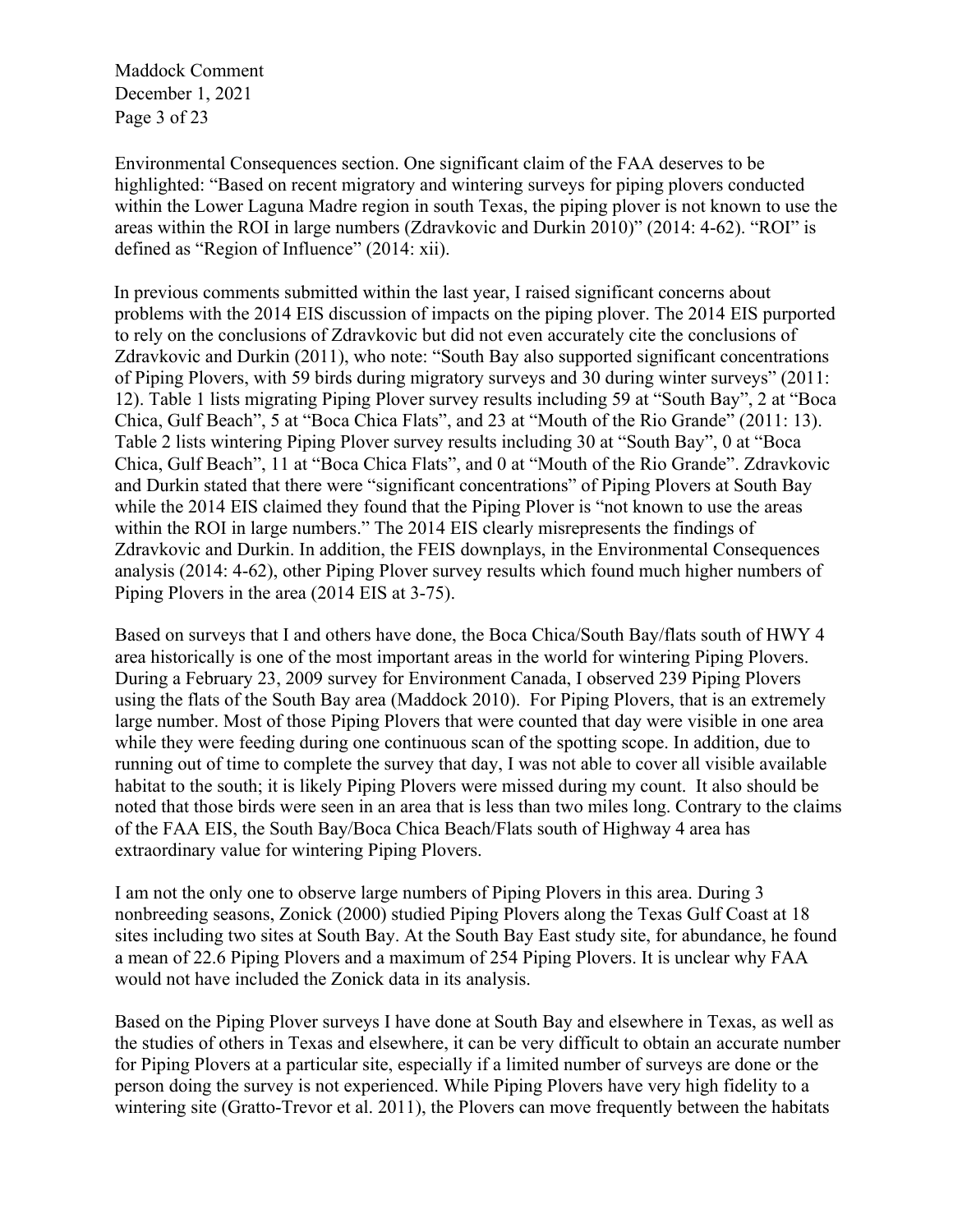Maddock Comment December 1, 2021 Page 4 of 23

at the site (Cohen et al. 2008). A range of factors can influence habitat use including water level and human disturbance. In the South Bay area, I observed Piping Plovers fly between the Gulf beach and interior flats and also between the interior flats north and south of Highway 4. It may appear to be easy to drive along the Boca Chica beach counting Piping Plovers. However, because of the large expanse of habitat and the challenging substrate, the interior flats north and south of Highway 4 are one of the most difficult spots to survey accurately of the hundreds of sites that I have surveyed for wintering Piping Plovers. It is not surprising that a single day count of part of the area could provide a result that is not accurate for the area because of significant detection difficulties for this challenging area.

Despite the data and other information I have provided to the FAA in previous comments about SpaceX, the DPEA and BA still contain many of the same errors as the original 2014 EIS. For example, the BA notes:

"Based on recent migratory and wintering surveys for piping plovers conducted within the Lower Laguna Madre region in south Texas, the piping plover is not known to use areas within the action area in large numbers (Zdravkovic and Durkin 2011)."

BA at 64. I pointed out to the FAA how the 2014 EIS misrepresented Zdravkovic and Durkin (2011), yet the FAA commits the same error yet again in the BA, which is concerning. In addition, the DPEA ignores the data from Maddock (2010) and Zonick (2000), data that give a more accurate picture of the importance of the area to piping plovers.

I recently obtained a copy of Newstead and Hill (2021), which examines the Piping Plover population abundance, trend, and survival at Boca Chica from 2018-2021. I understand this analysis has been provided to the FAA. This analysis further underscores the importance of the Boca Chica area to wintering piping plovers and raises serious concerns about the current status of the plovers wintering at Boca Chica.

B. Human Disturbance Associated with the Rocket Activities

After the Piping Plover was listed federally under the provisions of the ESA, there was an increased understanding of how human disturbance could adversely affect productivity which in turn influenced if the population was increasing or decreasing. Across the breeding range, in areas with high disturbance, there were efforts to manage that disturbance in many ways by installing symbolic fencing around nesting areas to keep humans away from nests and chicks, limiting or prohibiting dogs, not allowing feral cat colonies to be located near nesting areas, restricting or prohibiting recreational off-road vehicle use, prohibiting fireworks displays near nesting areas, as discussed in the Piping Plover (Charadrius melodus) Atlantic Coast Population Revised Recovery Plan (USFWS 1996) and other conservation documents issued by the USFWS.

The BA repeatedly makes statements regarding disturbance that minimize the impacts of the proposed rocket activities to piping plovers without providing appropriate supporting documentation: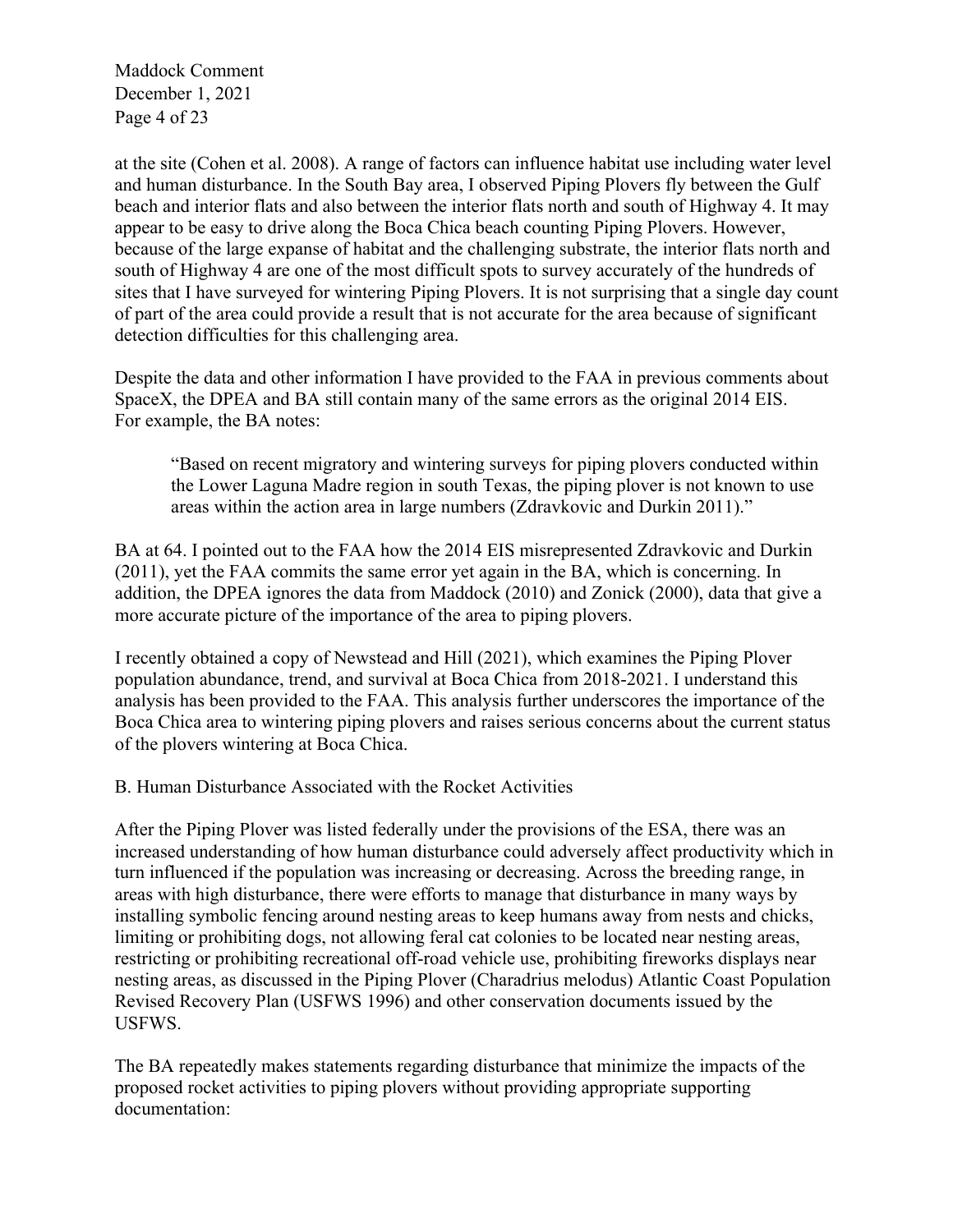"The small amount of critical habitat that would be affected by the Proposed Action would not affect the recovery of the species. There is other habitat nearby that the piping plover could use." BA at 64.

The FAA does not indicate what "habitat nearby" means, nor does the FAA provide any data to support the claim that piping plover "could use" other "habitat nearby." Gratto-Trevor et al. (2011) showed high fidelity of Piping Plovers to their wintering site, and Gibson et al. 2018, quoted below at length, discuss how piping plovers at high disturbance sites have lower annual survival rates, and that while "site fidelity was slightly lower in disturbed areas relative to less disturbed areas, fidelity to their non-breeding grounds was high".

"Noise associated with the engines and pre-launch operations may cause individuals to disperse from the area prior to being affected by the heat plume." BA at 65.

No data are presented to support this claim for piping plovers.

"In addition, human presence and vehicular traffic is already prevalent within the project area since Boca Chica Beach is a popular recreational area." BA at 65.

As someone who actually did Piping Plover surveys at Boca Chica beach and the interior flats south and north of HWY 4, I can say that while I have observed low or moderate human disturbance levels at Boca Chica beach, I have not seen even low human disturbance during the surveys I did of the interior flats south or north of HWY 4. People are not ordinarily walking around out in the mud flats as sinking deep in mud is neither easy nor particularly fun. Disturbance levels associated with observed rocket cleanup activities are much higher than what occurred prior to SpaceX, as shown by the photographs of cleanup activities that I will be submitting to the record.

"Noise from launch operations would extend into piping plover habitat and most likely temporarily displace piping plovers. However, these impacts would be short term as noise levels associated with testing and launch operations would last a few minutes." BA 65.

No data are provided to support the conclusion that any displacement of piping plovers would be "temporary." As noted above, the Newstead and Hill (2021) analysis suggests the FAA's claims on this critical issue are inaccurate.

Based on a previous ESA section 7 consultation between the USFWS and National Aeronautics and Space Administration for proposed launches at the Wallops Flight Facility, Virginia, and potential effects to piping plovers, the USFWS concluded that launches were not likely to jeopardize the continued existence of the piping plover (NASA 2005).

BA at 64. This conclusion fails to acknowledge that the USFWS had a concern that take would occur of piping plovers as a result of launch activities. This is a significant omission that once again raises concerns about the integrity of the analysis.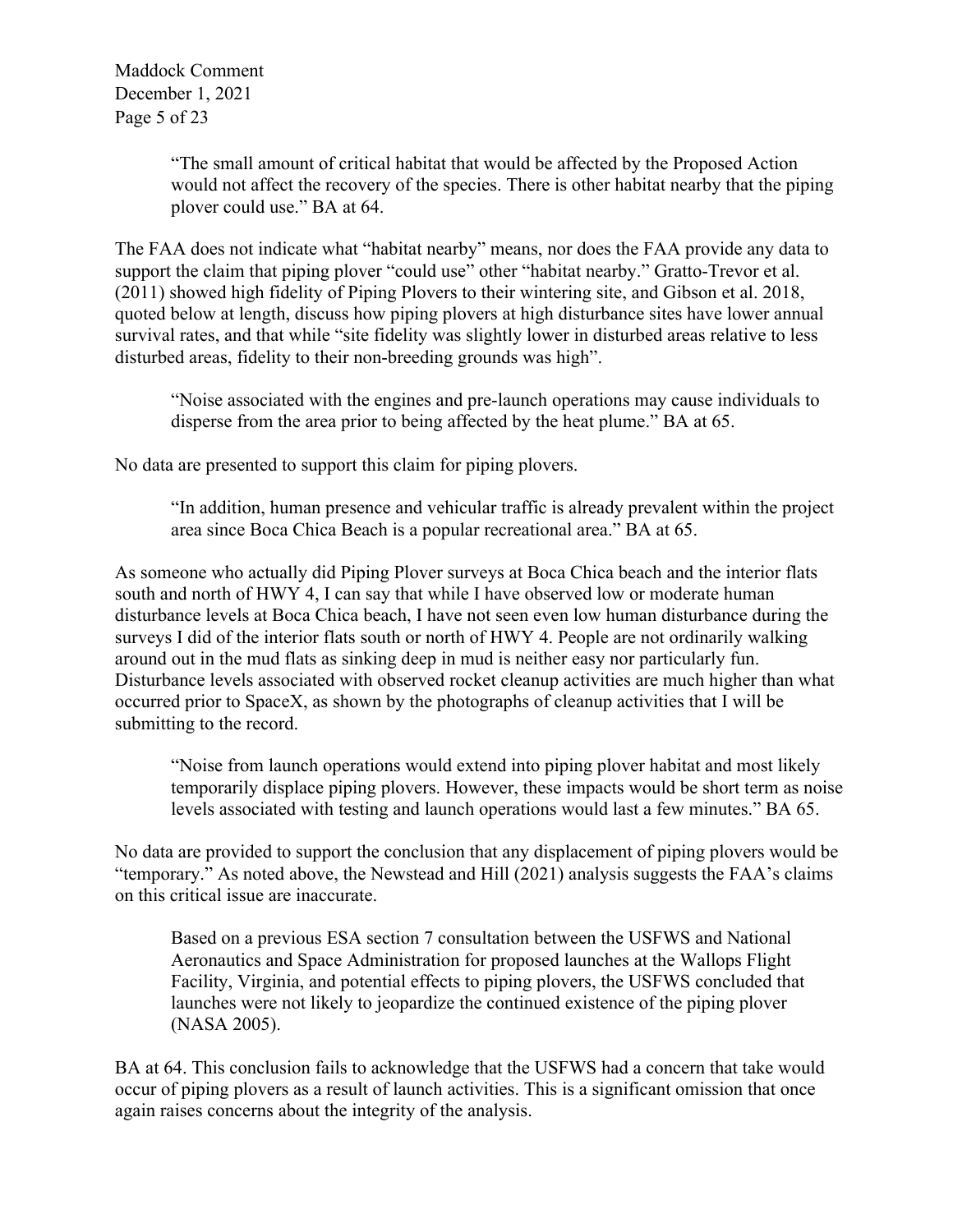Maddock Comment December 1, 2021 Page 6 of 23

Over the last 15 years, there has been a growing understanding by agencies, scientists, and resource managers of the risks posed by human disturbance to nonbreeding Piping Plovers and an increased effort to address the adverse impacts caused by such disturbance. In a study of Piping Plovers wintering on Atlantic Coast beaches, Gibson et al. (2018) note:

"Our study provides evidence that anthropogenic disturbance is negatively associated with body condition, non-breeding demographic rates (e.g., local population growth rates), and annual demographic processes (e.g., survival) for piping plovers. During the non-breeding season, the southeastern Atlantic Coast hosts > 50% (relative to postbreeding abundance) of critically endangered Great Lakes breeding population of piping plovers, with > 30% occurring within our study system (Gratto-Trevor et al. 2012). Thus, anthropogenic disturbance in this system may disproportionally influence the population trajectory or sustainability of the Great Lakes piping plover population. Although site fidelity was slightly lower in disturbed areas relative to less disturbed areas, fidelity to their non-breeding grounds was high, and largely similar to estimates of breeding site fidelity (Cohen et al. 2006; Cohen and Gratto-Trevor 2011; Catlin et al. 2015). Therefore, management objectives based on the expectation that piping plovers will move to better non-breeding habitats if their current habitat is disturbed will not be successful, despite the apparent benefits to survival of moving. However, management actions that identify and limit anthropogenic access to critical foraging or roosting areas during the nonbreeding season may increase functionally available habitat, and potentially improve body condition and survival rates of non-breeding piping plovers. Annual survival rates at certain wintering sites were extremely low for piping plovers (S  $< 0.50$ ) relative to published estimates of true survival (S = 0.71–0.76; LeDee et al. 2010; Cohen et al. 2006; Catlin et al. 2015). Additionally, because new individuals consistently recruit into these low survivability sites, these areas apparently remain attractive sinks to piping plovers. Thus, conservation actions may be required to reduce the impact of these sink habitats on overall population dynamics.

Finally, the associations among non-breeding conditions, body condition, and demography highlight the importance of non-breeding habitats on annual population dynamics of a migratory species. Conservation strategies focused solely on breeding season dynamics for migratory species are potentially not accounting for some of the mechanisms influencing individual demographic rates and, ultimately, population trajectory."

Gibson et al. considered pedestrians, dogs, and vehicles as potential sources of disturbance, so it is not exactly comparable to launching, landing, and blowing up rockets. What type of disturbances actually are worse for the Piping Plover however, remains to be answered, despite the original EIS being released in 2014. In addition, the Gibson et al. study is important as it provided evidence that human disturbance is associated with body condition and survival rates for non-breeding Piping Plovers. It also is very important for the observation that low survivability sites may continue to have recruitment of piping plovers and remain population sinks. Thus, if there were take of Piping Plovers due to SpaceX activities, such take could go undetected based just on surveys for overall numbers.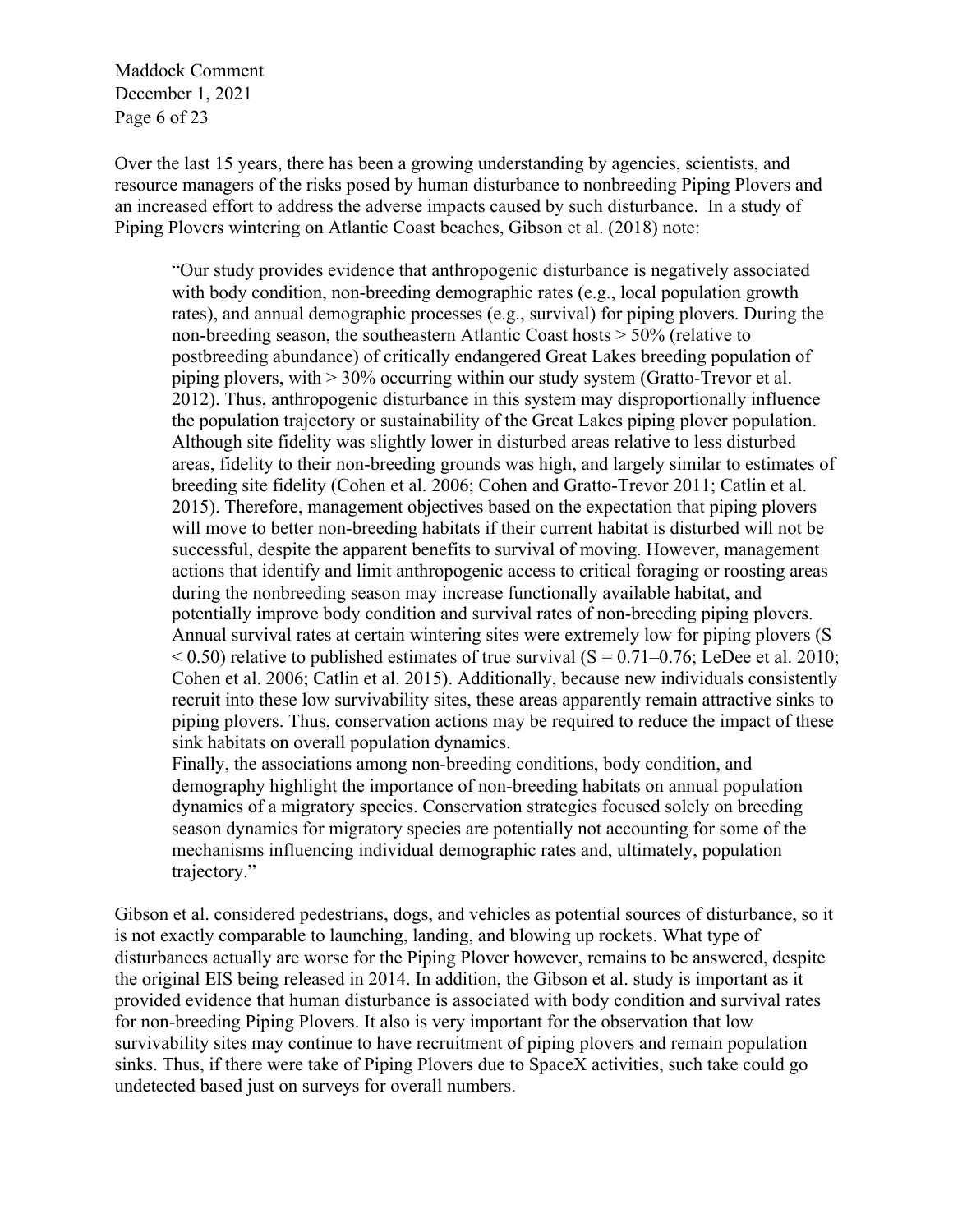Maddock Comment December 1, 2021 Page 7 of 23

C. Inadequate Piping Plover monitoring effort

The SpaceX funded Piping Plover monitoring effort is not adequate to identify and address impacts associated with SpaceX activities on the threatened Piping Plover. The current monitoring methods cannot answer all the relevant questions that need to be addressed. These flaws are compounded by arbitrary and increasing access restrictions that make it almost impossible to carry out adequate field research activities.

I have reviewed the Pre-Construction Species Monitoring Survey report (Hicks et al. 2015) as well as two later reports by Hicks et al. (2017, 2020) and have multiple serious concerns about the methodology and implementation of the monitoring effort:

- 1. "Each survey, covered a specified route, took place over 1-2 days, and was separated by ca. 8 days to avoid autocorrelation." (Hicks et al. 2015 at 1). The report also states "[a]ctual survey routes tracked the water's edge, while avoiding damage to algal flats." (At 2). In the context of existing habitat conditions at South Bay Route and the Las Palomas survey routes where the water's edge quickly can move over a mile in response to wind driven water levels over the flats, I do not understand how these statements are consistent. I have seen the area of standing water over a mile to the north of HWY 4 and other times a mile to the south against the HWY 4 and the nearby upland vegetation line, depending on the wind direction, wind intensity, and amount of time the was blowing. Either a survey route was followed, or it was not. As discussed below, this issue influences the detection levels of Piping Plovers using the area.
- 2. The area of South Bay where I saw the largest number of Piping Plovers during my February 23, 2009, Piping Plover survey (Maddock 2010) is not included in the monitoring transects or even close to a monitoring transect. This raises concerns about the adequacy of the survey transect locations to accurately represent Piping Plover use of the area.
- 3. The "Las Palomas" and South Bay survey routes "were surveyed by all-terrain-vehicle (ATV), given the large areas and inaccessibility of the area by truck." Hicks et al. 2015 at 2. It is unclear from the report from the biologists if ATV use may have resulted in disturbance that flushed Piping Plovers and affected the number of Piping Plovers that was observed.
- 4. It is unclear if practical limitations on ATV use to keep the ATV from getting stuck in muddy substrate in South Bay and Las Palomas - allowed the observer to get close enough to detect Piping Plovers in the area. I used an ATV for only one survey on the South Bay flats and I kept having to leave the ATV in drier areas and walk, sometimes hundreds of yards from the ATV, through the sinky muddy areas to get safely close enough to the feeding Piping Plovers for accurate observation with a spotting scope. After that one experience I didn't use an ATV again at South Bay. The possibility of increased total coverage distance on the ATV was outweighed by concerns about much lower detectability levels for Piping Plovers in the area.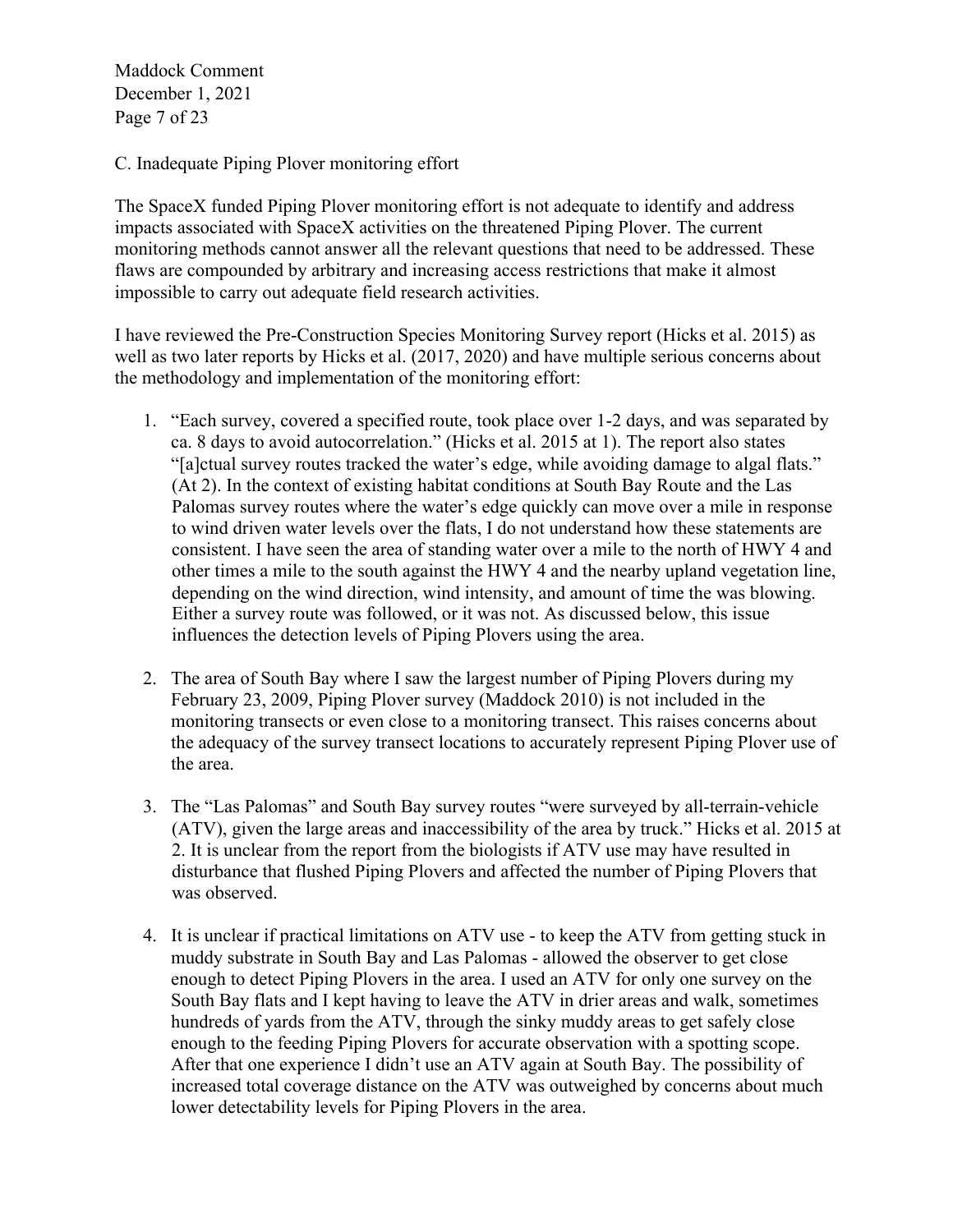Maddock Comment December 1, 2021 Page 8 of 23

- 5. The report notes that "[g]iven our optics, we were usually able to identify target species within a 150m radius of the actual route traveled and thus a significant portion of each 500m[squared]quadrat was sampled with our protocol." Hicks et al. 2015 at 4. Depending on the type of habitat the Piping Plovers are using in South Bay, that statement may not be accurate. During one survey of South Bay that I walked, I observed a flock of Piping Plovers resting between the curled-up pieces of desiccated (dry) algal mat. These Piping Plovers were almost invisible even with the high-power Swarovski spotting scope that I use: only the tops of the heads of a few birds were visible. And unless Piping Plovers resting under similar conditions were disturbed by the ATV, the birds probably would not be visible at 75m and it is highly unlikely they would be observed at 150 meters unless the observer was highly skilled, knew exactly where to look, took the time to look carefully, and carefully approached the resting Piping Plovers to get a more accurate count.
- 6. The report notes that the observer looked for banded Piping Plovers and recorded band information. Early Piping Plover banding efforts used unique or non-unique combinations of a color flag, metal band, and color bands or spit or triple split bands More recently, most banders (other than the Great Lakes and SUNY) have gone to using a flag on the upper leg (tibia) with an alphanumeric code, with some of those banders also using color bands and some not using any bands on the lower legs (tarsus). The coded flags are much more difficult and often take more time to read accurately, and even old-style flags/band combinations are difficult to read accurately on wintering Piping Plovers at more than about 40-45 yards. The level of detection of banded Piping Plovers and accurate observation of the bands/codes will be influenced by how far the observer is away from the bird. 50 to 150 meter observation distances are clearly not adequate to detect and read most Piping Plover flags/color bands under field conditions.
- 7. "These preliminary surveys yielded observations of banded Piping Plovers and Red Knots within the impact area (Figs 2-3) that were excluded from the main statistical analysis presented in the Results, but are nonetheless noteworthy." At 4. It would have been much more helpful to have an analysis that includes counting of unbanded Piping Plovers, banded Piping Plovers (with color flags/bands recorded), and Piping Plovers that could not be fully scanned for color bands. Such an approach would have allowed a more accurate estimate of the population of Piping Plovers of the area using modeling efforts.
- 8. The survey transects received dramatically different levels of monitoring efforts, with interior flats survey routes north (South Bay and Boca Chica routes) and south of HWY 4 (Las Palomas Route) being subject to much lower levels of observer effort than the survey route out on Boca Chica beach. In the 2016-2017 surveys, the beach survey route was surveyed 20 times between December 2, 2016 and June 7, 2017. Over the same period, the Boca Chica-South Bay and Las Polomas survey routes each were surveyed 7 times. (2017: at 3, 2). In the 2017 surveys, which were conducted between July 17, 2017 and September 25, 2018, the beach was surveyed 20 times and the Las Palomas, South Bay, and Boca Chica routes each were surveyed 3 times (2018 at 3, 2). In 2020, between August 1 and November 25, 10 surveys were conducted on the beach, 4 surveys were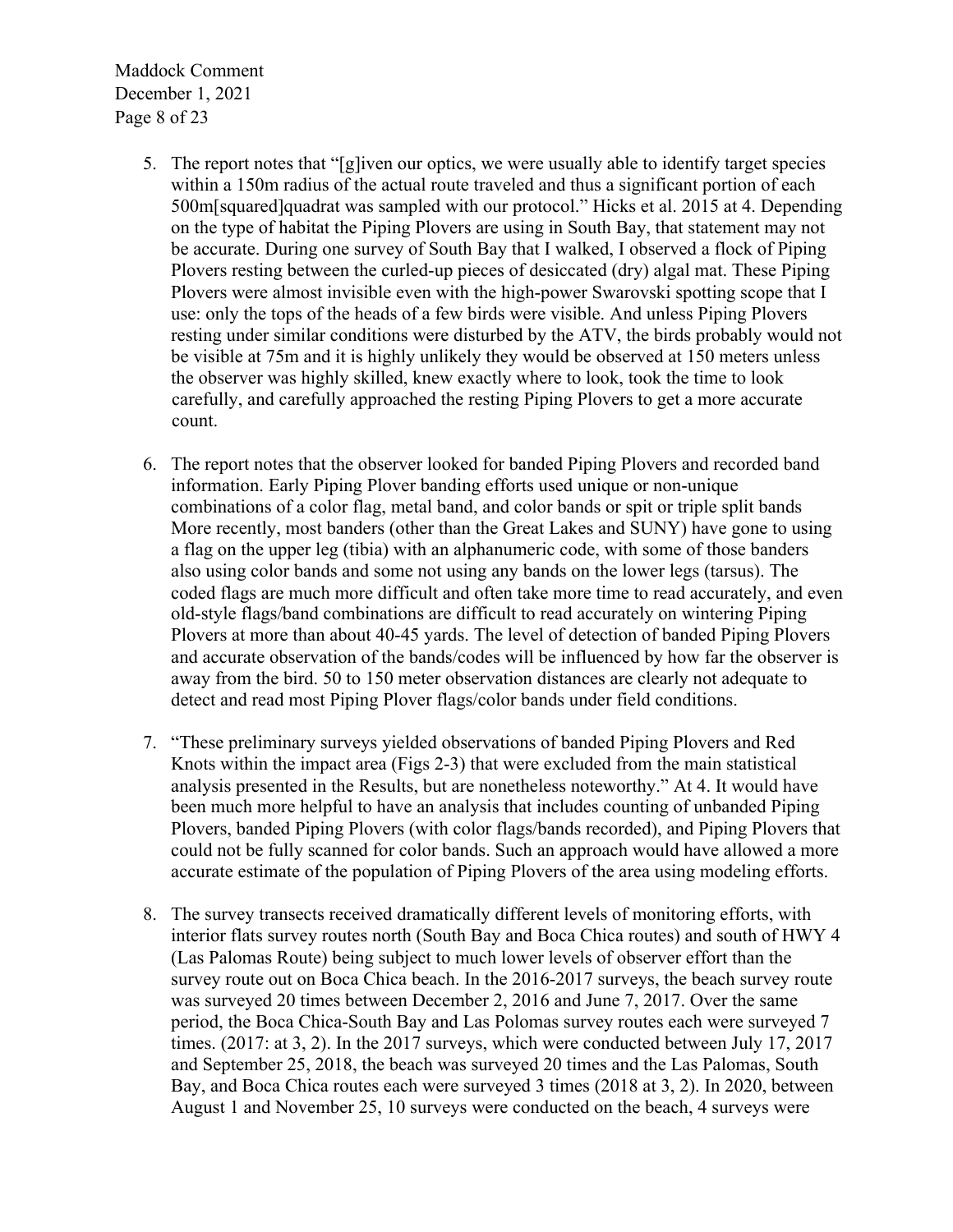Maddock Comment December 1, 2021 Page 9 of 23

> conducted on the Las Palomas route (south of HWY 4), and only 1 survey was conducted on the Boca Chica and South Bay routes (Berg et al. 2020).

9. The USFWS, in a comment letter to FAA, notes:

"Although monitoring sites established in the general area may be of great learning experience for undergraduate studies at the University of Texas at Brownsville, the pre-construction and operational monitoring must follow peer reviewed protocols. Protocols and monitoring should be developed and monitoring conducted by experts within the field, as findings of the baseline monitoring will lead to adaptive management decisions by the Service, SpaceX, and FAA.

During the original consultation, SpaceX agreed to hire two biologists. These biologists would be Refuge- hired employees, located at the Refuge, and would monitor and collect data outlined in the BO for the life of the project. The University of Texas at Brownsville was asked to do pre-construction baseline studies until the biologists could be hired. The hiring of the biologist has not occurred, because FAA states it was an agreement between the Refuge and SpaceX, not FAA. Additional biological monitoring needs are necessary to collect vegetation data associated with larger rocket engines and different fuel type associated with tests, launches and releases of any kind. We recommend FAA reconsider funding the biologists as SpaceX proposed."

(FAA 2020a, Attachment 1, Service #5). As I have noted above, based on my extensive experience conducting wintering Piping Plover surveys, the South Bay area is a particularly challenging area to conduct such surveys. The use of undergraduates to conduct monitoring efforts is not commensurate with the complexity of the area and the importance of accurate monitoring efforts to addressing SpaceX impacts.

10. Under the monitoring conducted by Hicks et al., there was no banding of Piping Plovers in the project area; no use of radio-telemetry transmitters to track Piping Plover movements inside or outside of the project area; and no use of a control area which would allow comparisons to the study area. Using these methods before and after the initiation of rocket activities would have cost more money than the limited monitoring effort that was performed. However, these methods would have allowed more accurate analyses of apparent number, survival, detectability, and disturbance issues that are related to better understanding the impacts of rocket activities.

I am not questioning the integrity or effort of the biologists who have done the monitoring studies. Rather, I am questioning whether SpaceX has given the biologists who are conducting the monitoring effort sufficient funds, adequate access, and enough time to allow them to properly and accurately address the impacts of SpaceX on Piping Plovers and other shorebirds. If SpaceX provides inadequate funding, we should not be surprised that the existing monitoring activities do not adequately address the significant issues raised by the rocket activities.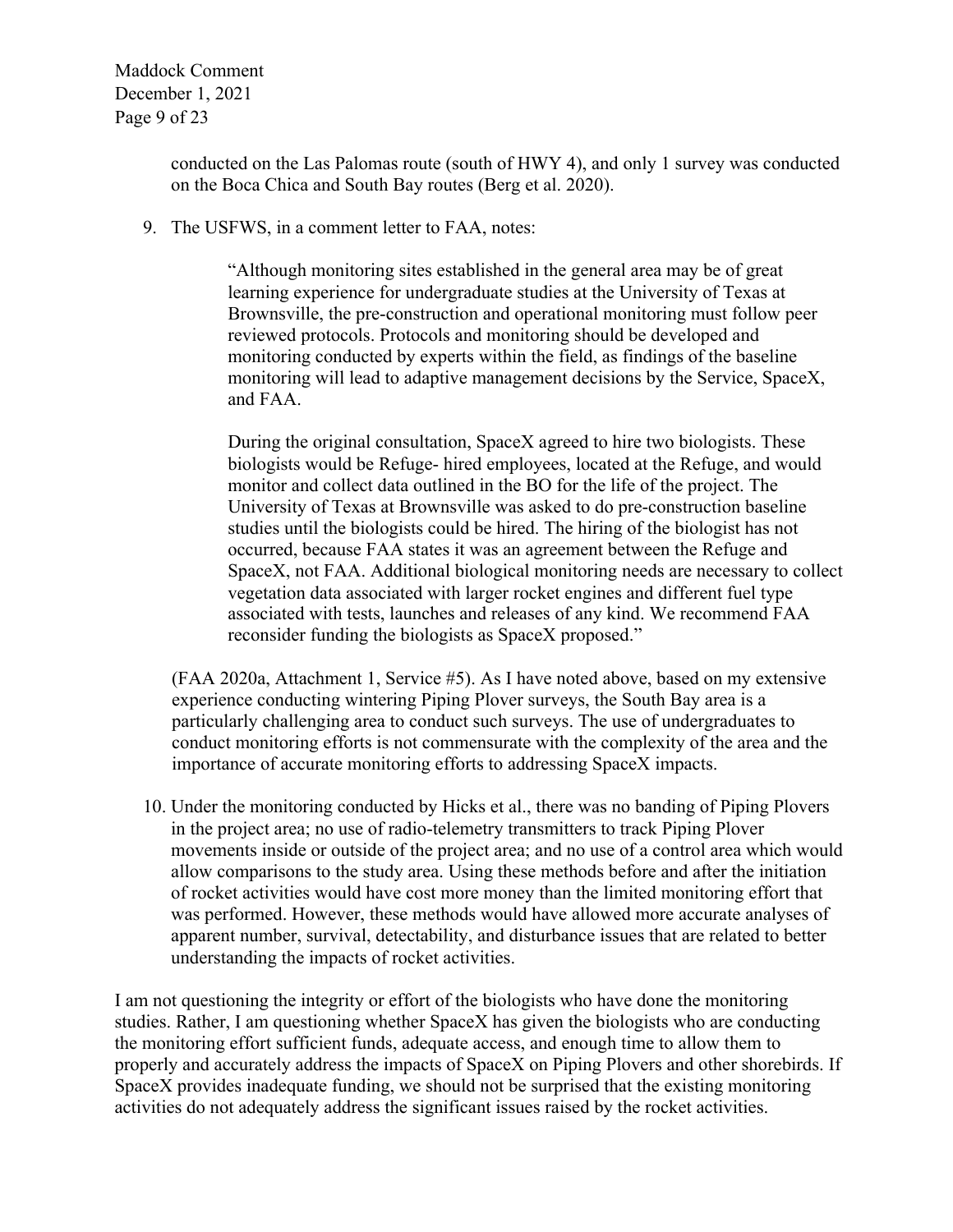Maddock Comment December 1, 2021 Page 10 of 23

Despite the concerns I have raised, I would note that Hicks et al., based on their surveys, observe that Piping Plovers have "congregated in three areas of special significance" and all of those areas are near SpaceX facilities:

"In Fig 1.6 we mapped results from all surveys between 2015-2020, which indicates that larger congregations of target species are congregated in three areas of special significance, given their proximity to the launch site, as well as the control and building sites: 1) the mudflats located immediately north of the Launch Site is a site of high density of wintering Piping Plovers and spring-breeding Snowy Plovers; 2) south of the launch site is also an area of high density of Piping Plovers and Snowy Plovers; and 3) the area of mudflats north of the Control Site is an area of high density Red Knots, Piping Plovers and Snowy Plovers (Fig. 1.6)."

(Hicks et al. 2020: 8). At least two of these three areas are relatively close to the launch site and within the area that could be adversely impacted by the launch activities; depending on the distance of the debris field, it is possible that the third area also may be impacted, given the report of a piece of debris from SN11 falling five miles from the launch site.

D. Inadequate review of direct, indirect, and cumulative impacts of SpaceX rocket activities

To date, there has been an inadequate environmental review of the adverse environmental impacts from SpaceX's activities involved in constructing, moving, launching, flying, and landing rockets and the impacts associated with cleaning up rocket crashes and explosions from the Boca Chica rocket facility. There is a multi-decade history that undoubtably establishes that launching rockets into space is an inherently dangerous activity. Yet, FAA's 2014 EIS, only spends a few pages discussing the possibility of rocket explosions and the adverse environmental impact of such explosions. The FAA, while it notes that a launch failure may occur, dismisses the possibility of a crash as "unlikely" 5 different times (2014 EIS at 2-15, 4-41, 4-57, 4-73, 481).

In contrast, the actual activities of SpaceX at Boca Chica demonstrate a unique ability to have spectacular launch failures. It is noteworthy that 8 of the recent launches or tests have resulted in the destruction of the rocket. Wikipedia (2021). Of particular concern, are the four most recent massive uncontrolled explosions that have taken place.

The wide area covered by debris from failed launches raises significant concerns about adverse environmental impacts. The explosion of SN 11 on March 30, 2021, which occurred at altitude and not on the launch pad, merits particular attention, as large amounts of debris uncontrollably fell outside of SpaceX property on to public conservation lands, including high value, ecologically sensitive habitats that are used by the Piping Plover, Wilson's Plover, and Snowy Plover.

A video available on-line at YouTube shows numerous debris pieces from SN11 scattered in the VLA area, including some massive pieces of the rocket, as well as pieces scattered to the north of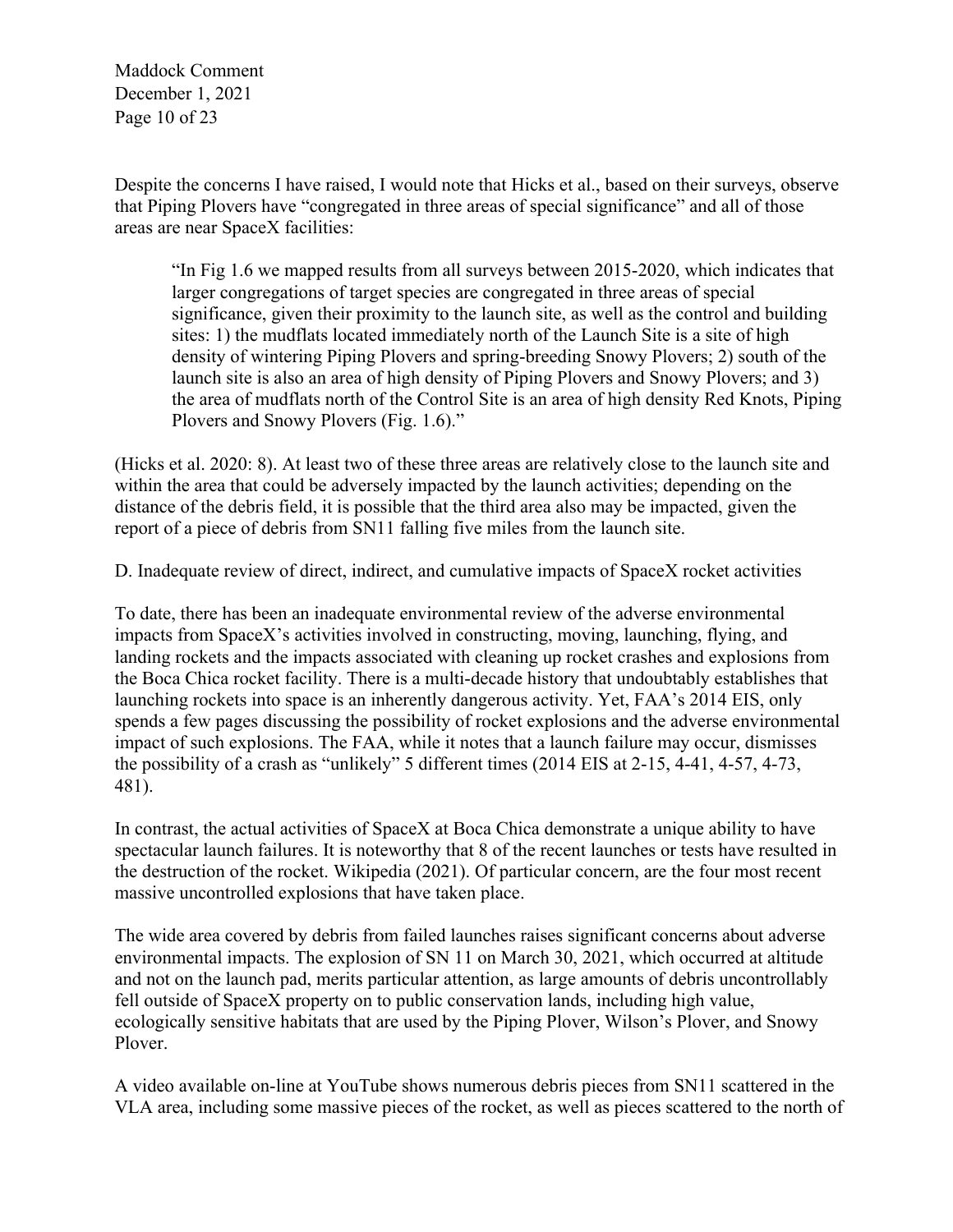Maddock Comment December 1, 2021 Page 11 of 23

the VLA (RGV Aerial Photography 2021a). Another post, accompanied with an aerial photograph, states that the "furthest piece of Starship SN11 (visible) made it as far as  $\sim 817$ m (red box) at Spacex South Texas Launch Site" RGV Aerial Photography 2021b). In addition, according to a report, a piece of explosion debris from SN11 was recovered five miles away from the launch facility. "One bystander found a piece of the charred rocket about five miles outside the Boca Chica facility. 'Found this…tank insulation? #SN11 It came from the sky, is warm, and smells like fuel of some sort,' reads a post shared to Twitter with a photo of them holding part of the fallen rocket" (Liberatore 2021).

In the context of the South Bay area, significant adverse impacts from SpaceX activities may include:

The FAA stated in the 2014 EIS that "Launch activities would have minimal impacts to vegetation from potential fire. Fires are unlikely since launch activities would occur over concrete pads with no surrounding vegetation" (FAA 2014: 4-65). In 2019, the FAA noted in an Addendum to the Written Re-evaluation that:

"During a small hop test in July 2019, a brush fire occurred near the launch pad. The fire was an unexpected incident and the SpaceX operations team notified the Brownsville Fire Department to assist with the incident. Given the pre-established safety zone for the hop test, there were no public safety concerns. The 2014 EIS characterized the potential for wildfires as low, but did state fires could occur from an explosion on the pad or an unplanned anomaly. SpaceX has implemented fire mitigation measures to reduce the risk of another wildfire. These mitigation measures are described in SpaceX's draft *Fire Mitigation and Response Plan* (Fire Plan; August 2019; attached)."

(FAA 2019b: 1). The DPEA notes "Changes to terrestrial habitat structure might occur from fire in small areas adjacent to the launch mount and landing pad. Vegetative land cover in these areas is classified as barren or grasslands, both of which would recover quickly post-fire. " DPEA at 112.

However, the ecological impacts to the Refuge and Parks of fires from rocket explosions and the procedure to address fires from explosions are much more complex than what the FAA has disclosed in its review documents. As USFWS has noted in public comments submitted to the FAA:

"On July 25, 2019, a burn occurred after a rocket test. It occurred at approximately 11:30 pm and burned about 10 to 15 acres of Boca Chica State Park, a property owned by TPWD but managed by the Service. The Refuge was not notified until the next day and by that time, the fire was smoldering and flared up and had burned approximately 130 to 135 acres more. Fire engines had gone off road and had gotten stuck causing damage to refuge lands. On August 2019, 6.2 acres were burned and debris was scattered on Refuge lands. Firefighters were not allowed to enter the area for three hours because of the type of fuel that was used."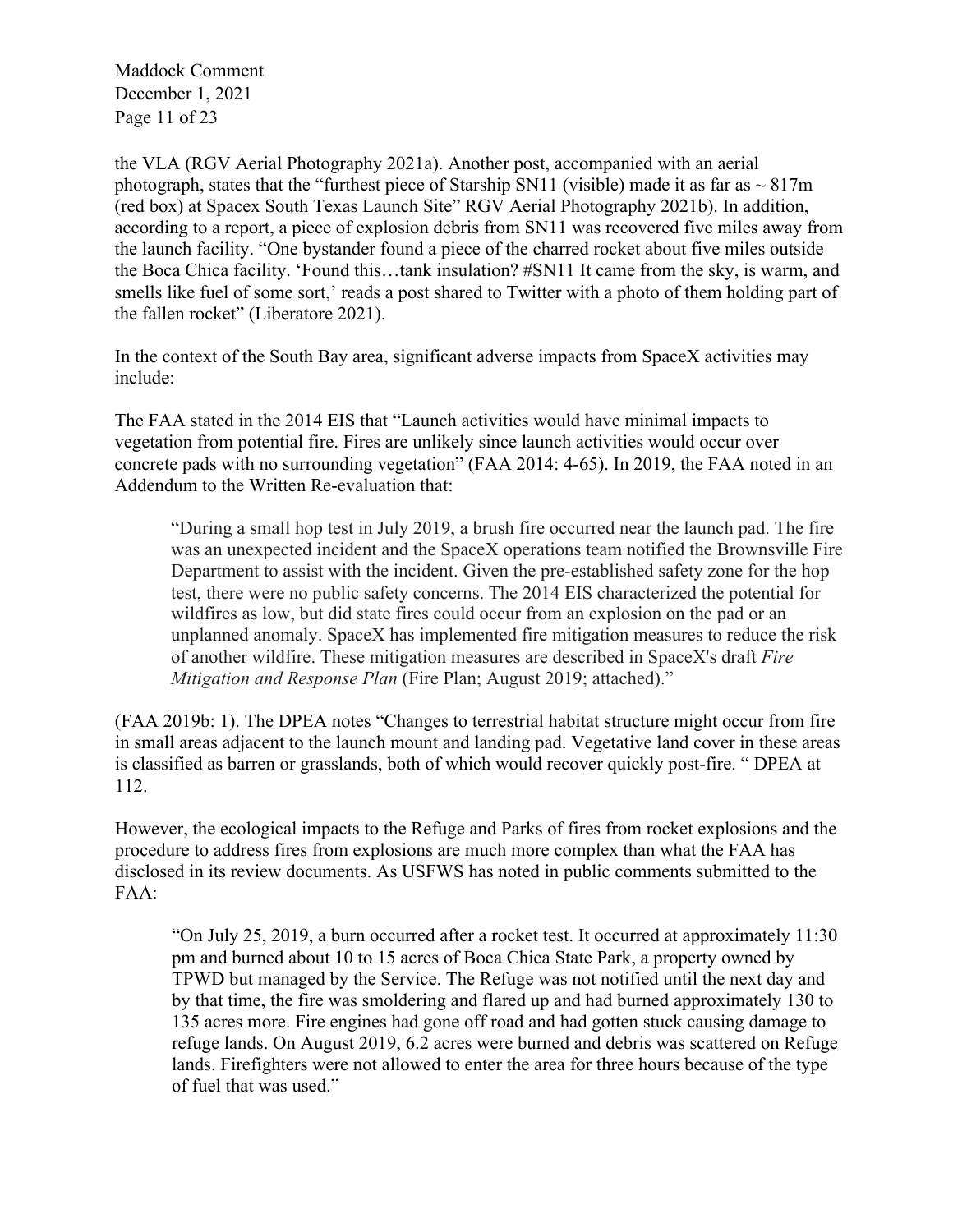Maddock Comment December 1, 2021 Page 12 of 23

(FAA 2020a: Service #4). First, note that firefighters were not allowed to enter the area for three hours "because of the type of fuel that was used." The USFWS comment raises very significant concerns about toxic contamination of Refuge and Park lands including wetlands and mudflats. Why is SpaceX allowed to use *any* hazardous chemicals that would result in discharges to and contamination of high value Refuge or Park lands?

Second, what risks do such toxic contaminants pose to shorebirds and waterbirds? Snowy Plovers, Wilson's Plovers, and Piping Plovers feed on invertebrates that are found on or just under the surface of the mud flats, algal mat flats and wetlands surrounding the VLA. If contamination poses a risk to humans, what is SpaceX going to do to protect the area's wildlife and how are they actually going to clean up contamination?

Third, the fire engines "got stuck causing damage to refuge lands." At first, it is hard to believe someone actually would take a fire engine (or fire engines, plural?) into an area and get stuck, especially the wetlands/mudflat areas around the VLA which are commonly known to be very soft and hazardous to vehicles. But this actually raises a serious question about how SpaceX realistically can respond to fires, given that SpaceX has knowingly chosen to launch rockets into an area that is surrounded by thousands of acres of publicly owned or managed high value mudflats, algal mat flats, and wetlands. As discussed below, 2021 demonstrated that SpaceX rockets are going to explode and crash. If SpaceX can't launch their rockets in a manner that doesn't damage Refuge and Park lands, SpaceX shouldn't be allowed to launch rockets at Boca Chica.

The 2014 EIS states that "Operation of the vertical launch area and control center would not result in impacts to tidal sand flats or mud flats" (FAA 2014: 4-11). I previously submitted detailed comments where I noted the FAA's statement is inaccurate, based on adverse impacts to Refuge or Park lands from rocket launch explosions. SpaceX is launching massive rockets to very high altitudes from the Boca Chica facility. If rocket debris land in the Refuge or Parks, the debris may land in locations where it is very difficult to clean up and remove the debris without causing additional environmental damage. In many areas, a person can't just drive a truck out to pick up the debris.

Perhaps sensing the clear inadequacies of the EIS considering more recent on the ground SpaceX experiences cleaning up rocket debris from crashes, the FAA gives slightly more attention to this issue in the DPEA. However, the discussion still has significant errors or omissions. The FAA claims, in discussing "anomalies," – the destruction of the rocket – that:

"Anomalies would not result in a permanent incorporation of Section 4(f) properties. A Starship/Super Heavy anomaly could result in an explosion on the launch pad, which would spread debris. Debris would be expected to be contained within the flight hazard area established for the mission. In the event of an anomaly, a limited number of SpaceX staff would enter the debris field and conduct an initial evaluation. Following the initial evaluation of the area, SpaceX would coordinate with applicable landowners or public land-managing agencies (e.g., TPWD and TGLO) prior to cleanup, in order to minimize damage to sensitive resources in accordance with SpaceX's Anomaly Response Plan. The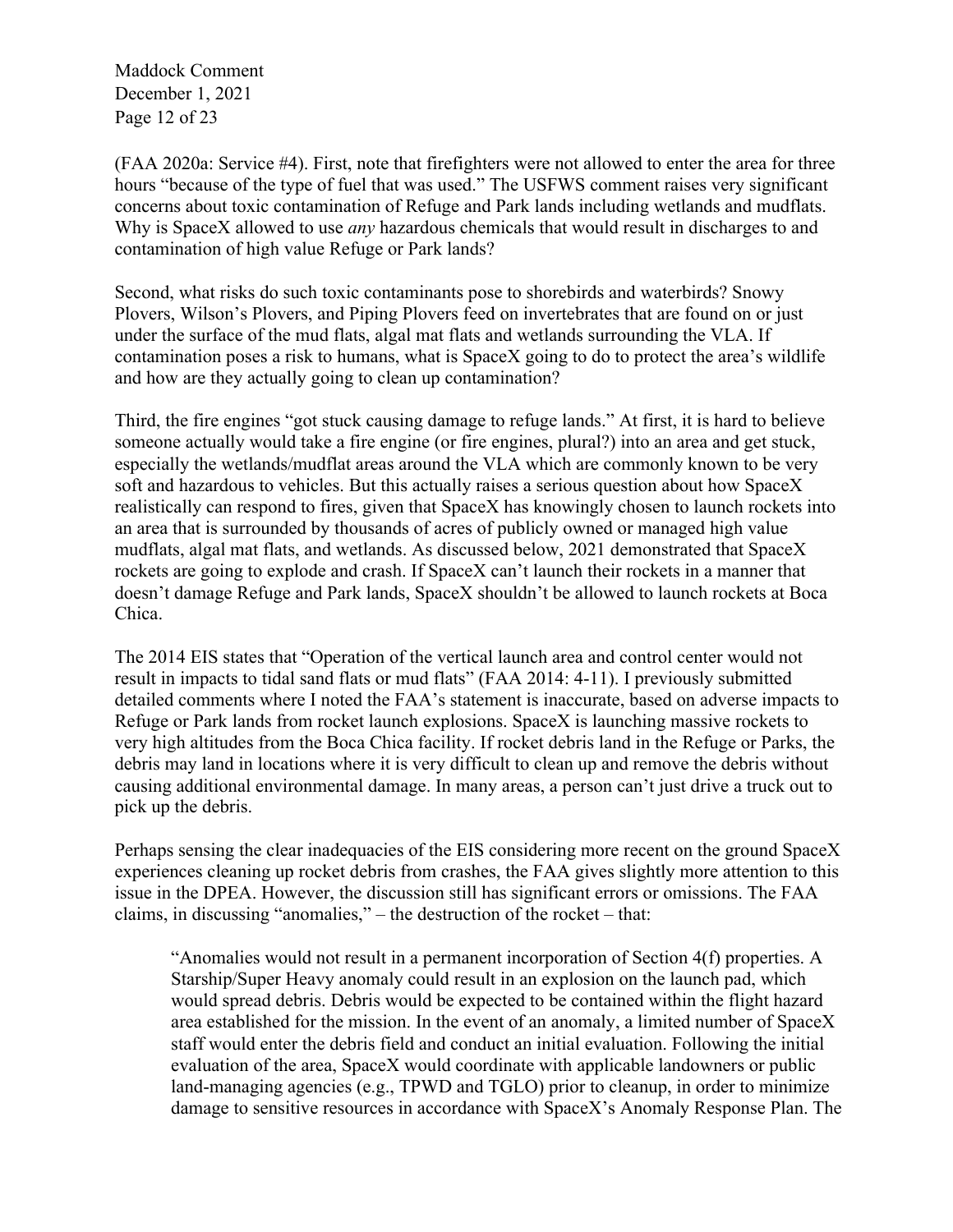Maddock Comment December 1, 2021 Page 13 of 23

> method of debris removal would be assessed on a case-by-case basis and would be coordinated with applicable landowners or public land-managing agencies. SpaceX would consult TPWD and/or USFWS prior to any activity that may impact sensitive wildlife habitat. SpaceX would enter Section 4(f) properties on foot as much as possible and coordinate the use of vehicles with applicable landowners or land-managing agencies to minimize impacts. SpaceX would perform an initial assessment of the debris to geotag and pick up debris by hand. One the parking lot is constructed, SpaceX would not allow employees to park along SH 4 near the VLA. SpaceX would attempt to remove all debris by hand and carry out on foot. If SpaceX could not remove debris by hand, SpaceX would coordinate the use of equipment or vehicles with applicable landowners or public land-managing agencies. SpaceX would not use motorized vehicles on the mud flats and would stay within established paths. SpaceX would continue to use an Alaskan freight sled to remove larger pieces on foot. TPWD has approved this method to minimize impacts to resources."

As discussed below, these claims are inconsistent with SpaceX's documented cleanup activities as well as what is known about impacts to listed species and algal mats. For example, the DPEA states above that vehicles "would not use motorized vehicles on the mud flats" yet as documented in pictures of and emails regarding cleanup activities and fire prevention activities that is exactly what SpaceX has done.

FAA further claims in the DPEA:

Occupancy of the Section 4(f) properties would be short term, and there would be no permanent or residual effects to the properties lasting beyond the occupancy. Both algal flats and lomas typical of the surrounding area can recover naturally after disturbances similar to those that would be expected from debris and removal activities associated with any anomalies. For example, the public has regularly driven on and across Boca Chica State Park and other surrounding areas for decades, without causing any permanent adverse impacts.… Restoration with respect to algal flats may include grooming of tracks with the use of hand tools and ambient soils to prevent further impacts, removing fill, establishing the proper slope within the tidal range, and inoculating the soils with a mixture of the dominant algal species following methods proposed by the U.S. Department of Interior (U.S. Department of the Interior 2021, Lee and Lee 2000, Suzuki 2004).

For the FAA to compare the impacts of driving on an algal mat flat to driving on a sand beach is a ridiculous comparison to anyone who is familiar with the sensitivity of algal mats (and also ignores extensive data about the adverse impacts of beach driving), and the FAA does not provide data to support the claim that natural disturbances are similar to the removal of thousands of pounds of rocket debris using dozens of people and off-road vehicles. Likewise, I request that the FAA specifically provide a detailed list to date all "restoration" efforts that SpaceX has implemented to restore the functions and values of algal mat flats that were damaged by "restoration" activities and the measurements that demonstrate the actual success of such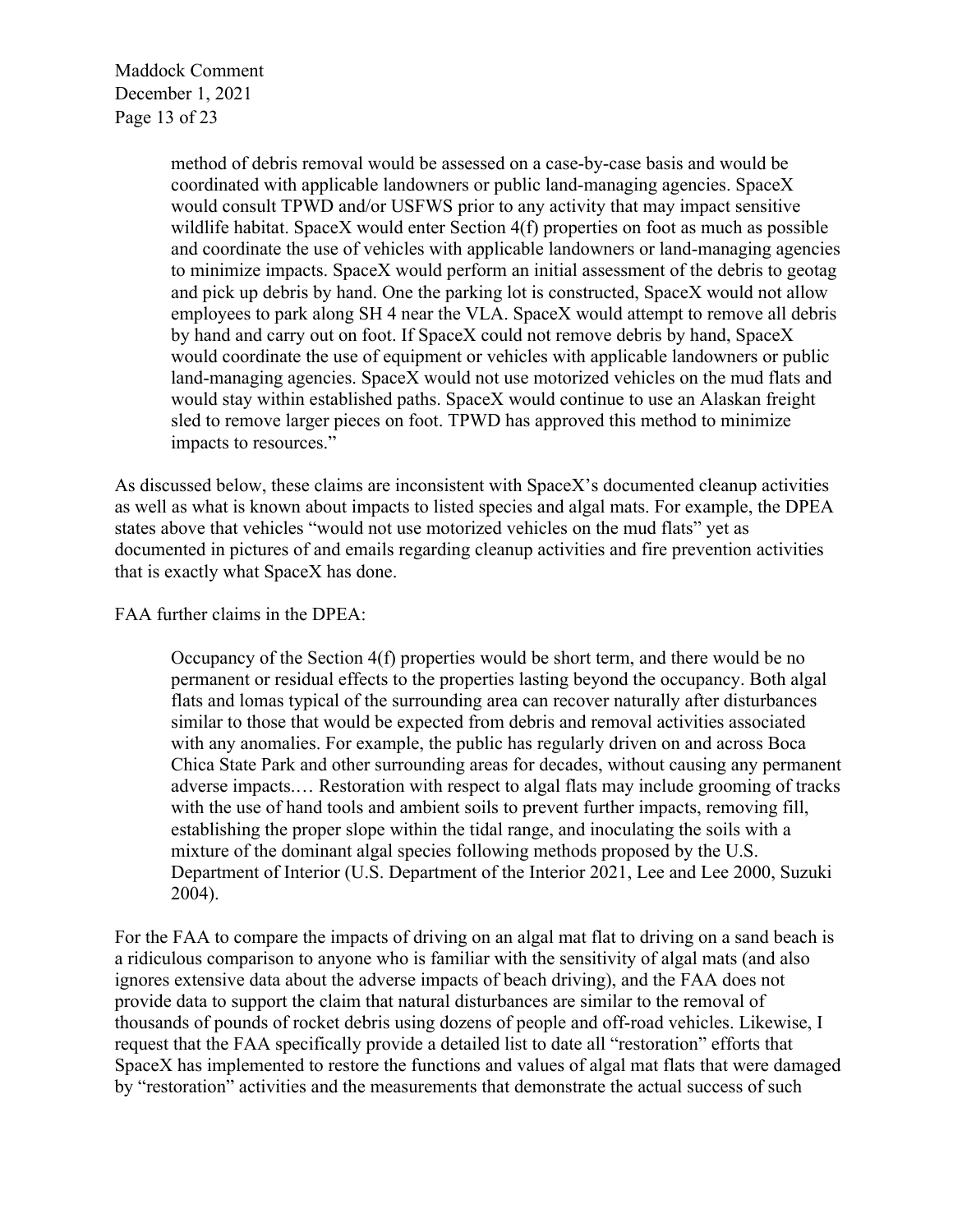Maddock Comment December 1, 2021 Page 14 of 23

activities. A few SpaceX employees going around with a shovel to try to fill in a few holes where debris landed is not adequate to address the widespread damage that occurred to the algal mats.

Of particular concern is that the DPEA does not acknowledge the unproven nature and limitations that the DOI acknowledged about algal mat restoration in the report cited by the FAA in the paragraph above. The DOI notes:

The project proponents acknowledge, however, that restoration of wind-tidal flats has not previously been attempted within Padre Island National Seashore, and restoration of wind-tidal flats in the surrounding area has never been attempted. A literature search revealed that very few restoration projects of wind-tidal flats have been conducted in the United States, Canada, and Japan. Those projects that were undertaken focused on manmade habitats, rather than natural habitats. Though **there are no established or standard methods to restore this type of wetland**, NPS has considerable knowledge and tools that have been used for similar restoration

DOI at 6 (bold added). A surprise is the first example offered by DOI in the next sentence is a beach "restoration" project at Cape Hatteras National Seashore. I live on Hatteras Island and am familiar with the beaches here due to the piping plover surveys I have done here, and I am very surprised to see that project on a high energy sandy beach is considered helpful to a project involving a very different habitat type: a low energy wind tidal algal mat mud flat. Yet again, however, the DPEA makes a critical point purporting to show how SpaceX will address known impacts – this time about restoring algal mat flats – and fails to acknowledge that at least one of the cited sources mentions the experimental, unproven nature of the restoration proposal.

Much of the South Bay area near the launch area as well as the area south of Hwy 4 is a muddy substrate that is so sinky that it is not possible in certain areas or under certain conditions for an ATV, UTV, an automobile or truck even using four-wheel drive to travel across that substrate without getting deeply stuck in the mud. Anyone with experience operating a vehicle in coastal Texas knows the risks of traveling in these habitats. Yet SpaceX employees apparently have not learned about the habitats in which they have chosen to work. A satellite image released by the USFWS in response to a FOIA request shows, at 26.003382 -97.158092, the gps location for "SpaceX stuck Vehicles". The file date on the saved file is "4-21-2019" which is five years since the 2014 EIS was issued. In a comment letter from USFWS to the FAA in response to the draft written re-evaluation, the USFWS noted "On April 22, 2019, SpaceX employees went off-road and got a golf cart stuck in the tidal flats on Refuge land. They attempted to remove the golf cart and in doing so got an additional truck and forklift stuck in the same area. The Refuge was not immediately contacted. Damage accrued to sensitive mudflats which provide shorebird habitat." FAA 2020a, quoting USFWS Comment). It is extraordinary that SpaceX would allow vehicles to travel out into these locations. Such activities demonstrate at best a basic lack of understanding of the ecology and geology of the area and at worst a complete disregard for the environmental values of the area.

Issues regarding adequacy of debris and chemical contamination response are complicated considerably by the fact that depending on the location and a range of factors such as wind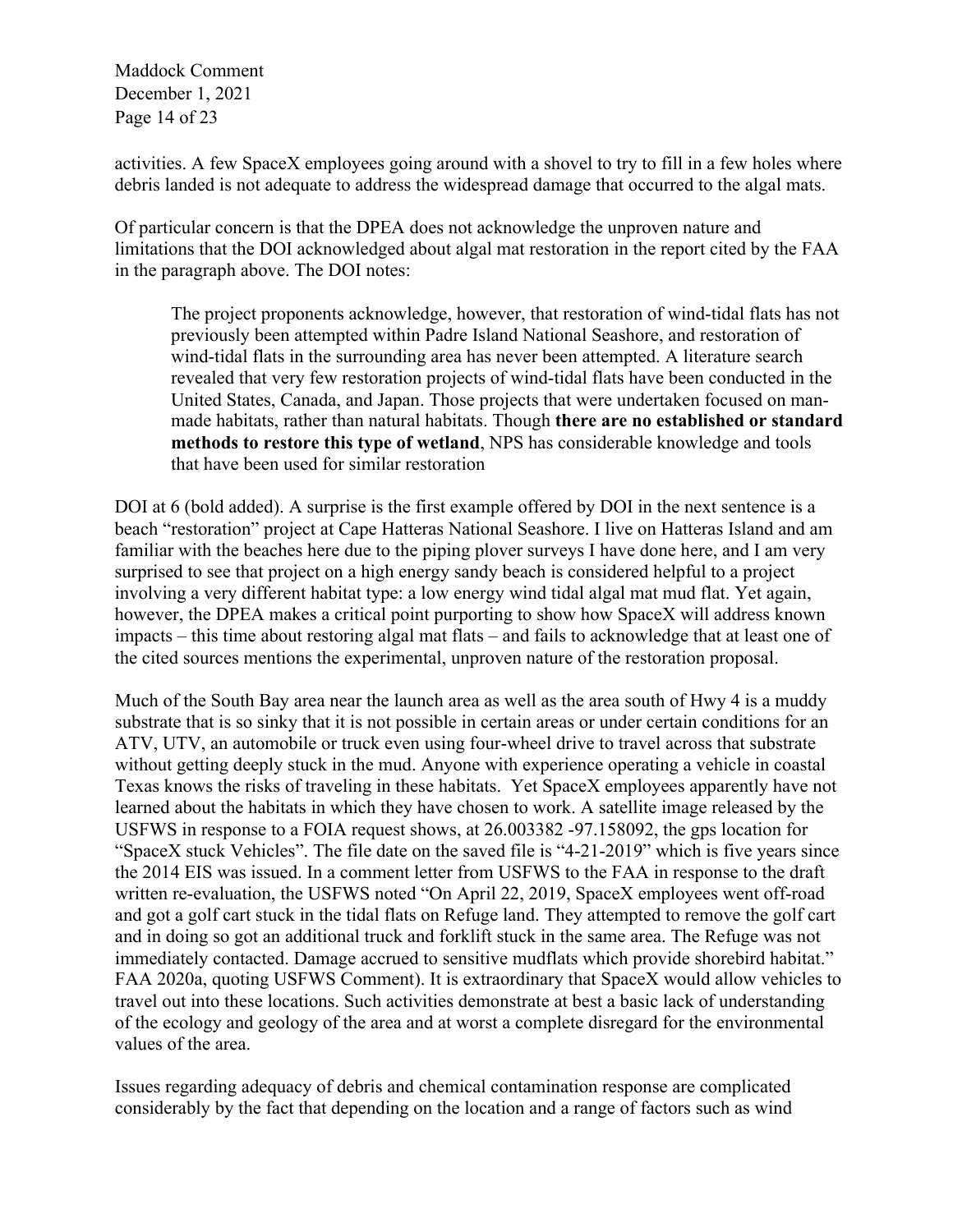Maddock Comment December 1, 2021 Page 15 of 23

direction, wind speed, amount of time that the winds may be higher, and water levels and flows in the Rio Grande, the flats north and south of the VLA can be dry or slightly wet one day with no standing surface water and under several inches or more of water the next day. It is hard enough to recover debris if it is a moist mudflat. What happens if there is 6' of water on the flat. How will the contaminants be remediated if they seep into the mudflats or algal mat flats? I did field work for Virginia Tech, which was a contractor for USFWS in the National Damage Resource Assessment Process, assessing the impacts of the Deepwater Horizon oil spill on Piping Plovers, so I have seen the considerable difficulties associated with the cleanup activities. What may sound like a good "plan" in theory can face considerable difficulties when it comes time to execute the plan in the field.

Issues regarding damage from the cleanup of exploded SpaceX rockets are not hypothetical. In a March 9, 2020, email from the USFWS to SpaceX, released in response to a FOIA request, the USFWS noted:

"Would it be possible to meet you at Boca Chica this Thursday sometime to take a look at the debris removal from the refuge/Boca Chica State Park, from the February 28, 2020 10pm explosion?

I would like to assess the level of impact to the vegetation and alkaline flats resulting from dragging the debris to the road.

When we met on-site (Monday, March 2, 2020 at 10:30am), we viewed the 3 pieces of metal debris, and recommended that the 2 smaller pieces (closest to the road), be dragged out carefully over the vegetation, and that the largest piece be cut into pieces and removed by helicopter, as was originally recommended by you, Randy. On Friday, March 6, 2020 at about 4:15pm I received a call from you stating the helicopter option was not going to be feasible due to high winds, uncertainty of debris weight, and because addtional refuge lands would be needed for the helicopter to take off/land from, and because bird nesting has already begun, this would likely cause an unacceptable level of disturbance. So, during this call, I gave you permission to proceed with using a winch truck or cable to drag the pieces of debris from within the refuge. I viewed this 'cheaper' 'faster' option as beneficial to both Space-X and the refuge because of the unneeded attention the debris was causing. The rationale was to expedite the removal, before bird nesting occurred in the vicinity of the debris.

Now that there have been 2 explosions, with debris both times in pretty much the same area, I want to meet with you and discuss remedies for the damage to vegetation and ruts created in the alkaline flats. I would also like to see the refuge cable fence damaged during the removal process repaired."

(Email from Bryan Winton, USFWS, to Randy Rees, SpaceX and others, March 9, 2020). Likewise, in 2021, the USFWS noted:

"SpaceX rocket debris falling onto the Refuge has damaged the sensitive wind tidal flats. And, the vehicles or machinery used to retrieve rocket debris have created ruts and caused other damage that interrupts water sheet flow across these flats… Anomalies resulting in explosions on November 20, 2019, February 28, 2020, and December 9, 2020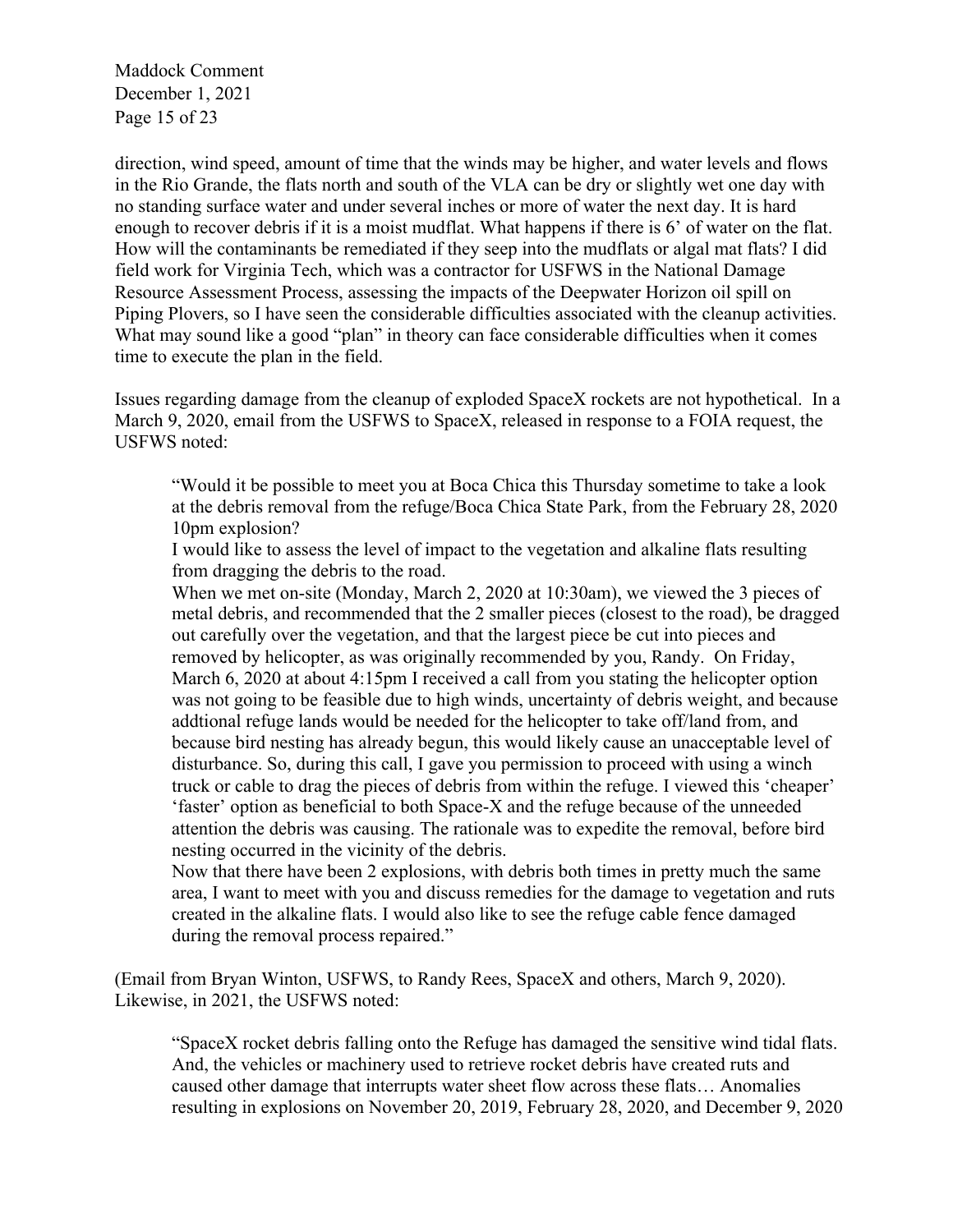Maddock Comment December 1, 2021 Page 16 of 23

> resulted in debris scattered onto refuge managed lands. Retrieval methods damaged the sensitive alkaline flat and refuge cable fencing installed to protect the area from disturbance.

(USFWS 2021: 2). The cited USFWS documents provide evidence not only of the damage caused by SpaceX activities but also the difficulty associated with cleaning up the mess and the additional damage caused by cleanup activities. What happens when SpaceX launches a rocket and the debris lands at a greater distance where a winch truck or cable are not able to be used? What happens when SpaceX launches a much larger rocket, and it crashes? The 2014 EIS does not acknowledge such damage. And the subsequent FAA Reevaluations also do not adequately address these environmental impacts. In response to the USFWS comments, FAA only states:

"**FAA Response**: We appreciate these comments. The FAA and SpaceX look forward to discussing a damage assessment protocol with you. SpaceX is open to working with you to establish compensation for Refuge damages caused by SpaceX anomalies. Please reach out to Matt Thompson of SpaceX at Matthew.Thompson@spacex.com.

This response is inadequate from the standpoint of the environmental review processes that are required under federal law.

I am particularly concerned that any vehicles that are used to recover crash debris or that travel into the flats near South Bay or the flats south of Highway 4 without an understanding of the area could travel over and damage ecologically significant algal mat flats. This type of habitat is very valuable to feeding Piping Plovers; is very easily damaged by ORV activity; and takes years if not decades to recover. For this reason, the Department of the Interior, National Park Service, Padre Island National Seashore does not allow any recreational vehicle use on the bay side mud flats and algal mats at the Laguna Madre side of the barrier island. How will the USFWS protect valuable algal mat substrates if a huge rocket explodes during launch or landing and a large amount of rocket debris is scattered across algal flats habitats? It isn't possible to operate a vehicle on algal mat flats without impacting the algal mat, and the DPEA does not adequately address this critical issue. Damage to the algal mats clearly is incompatible with the purposes for which the Refuge and Parks were founded. As SpaceX cannot prevent such damage from occurring when cleanup activities occur in these habitats, this significant, foreseeable impact should be reason to deny the launch license.

## 3. Impacts of hurricanes on SpaceX rocket activities

A photograph of the VLA with a nearby fence suggests the area appears to have been elevated to approximately the height of the surrounding fence, possibly around 6 to 8 feet above ground level. This facility is only about  $3/10^{th}$  to  $4/10^{th}$  of a mile away from the Gulf of Mexico, and while there are dunes, the facility is almost directly open to the path of storm surge waters due to the HWY 4 access to the Gulf beach. In addition, there are multiple industrial buildings associated with SpaceX activities in Boca Chica Village.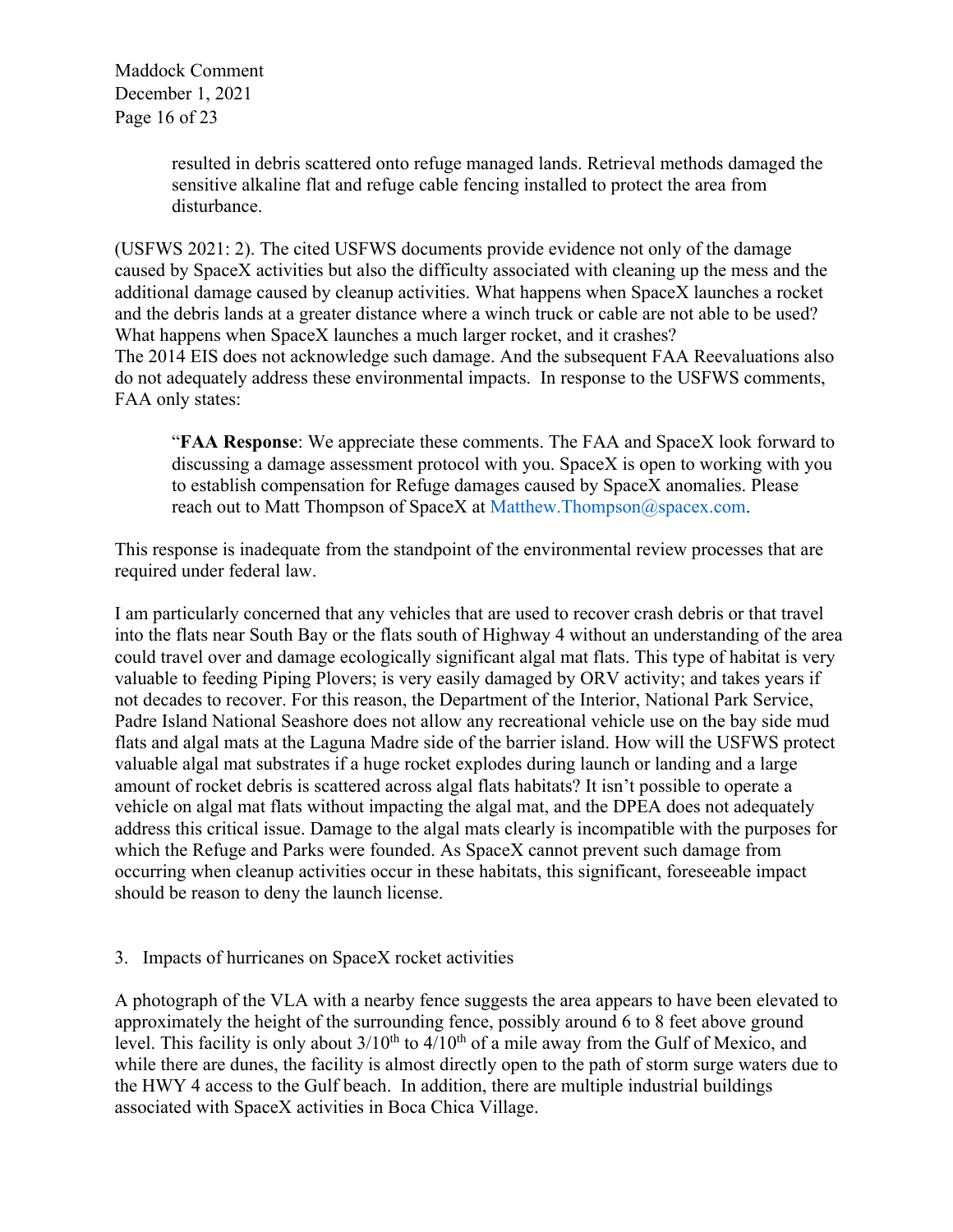Maddock Comment December 1, 2021 Page 17 of 23

The Gulf of Mexico is known for high levels of hurricane activity. Unfortunately, hurricanes in the Gulf can result in a 10 to 20 foot storm surge and associated waves that destroy almost all human built structures that are in the path. Larson (1999) provides a detailed account of the Galveston hurricane of 1900. In one neighborhood, the tide was 15.2' deep during the storm and "still rising" (Larson 1999: 189). From my work doing nonbreeding Piping Plover surveys, I regrettably have come face to face with the horrendous impacts hurricanes can cause, having seen the impacts from multiple storms including Hurricane Ike on the Bolivar Peninsula, TX, which destroyed most of the homes in the town of Gilchrest, TX. Ike was a Category 2 storm when it hit, not a Category 4 or 5. Almost all people who have lived through such hurricanes say that they "can't believe" how horrible the devastation is, and they "never thought it would happen" to them.

From the picture of the launch pad area, it appears a 15 to 20 foot storm surge would destroy the launch pad and associated facilities. Such a storm surge is foreseeable if a major hurricane hit the Boca Chica area. NOAA has released National Storm Surge Hazard Maps which depict storm surge inundation and risk for Category 1-5 hurricanes. National Storm Surge Hazard Maps – Version 2, at https://www.nhc.noaa.gov/nationalsurge/ (accessed April 3, 2021). The Corps, FAA, and USFWS should very carefully review the NOAA inundation level maps for the VLA and the buildings in the Boca Chica area from a Category 3, 4, and 5 hurricanes. It is important to note that the SLOSH model used by NOAA "Does not model the impacts from waves" and "There may be waves on top of the surge." NOAA, "Storm Surge Frequently Asked Questions," https://www.nhc.noaa.gov/surge/faq.php (Accessed April 3, 2021). Thus, there would be additional wave impacts in addition to the surge impacts that have to be considered in addressing hurricane damage levels. Based on both historical information and computer modeling by NOAA, it is foreseeable that the storm surge from a major hurricane could severely damage or destroy the VLA and associated SpaceX industrial and buildings in Boca Chica Village. The CWA and NEPA permit process should fully evaluate the storm surge and wind impacts from various strength hurricanes to the SpaceX facilities; any hazardous or toxic wastes as well as non-toxic debris that would be discharged from storm surge or high winds associated with hurricane landfall; and any steps that would be necessary to conduct cleanup activities from the damage caused by a hurricane.

## 4. Impacts of erosion and sea level rise on rocket activities

I live on a barrier island off the mainland of North Carolina. An area about two miles from my house has lost over 1,000 feet of ocean beach to erosion in the last 130 years. Over the years I have done winter Piping Plover surveys and returned to sites in subsequent winters, I have seen high erosion levels in many other areas. In addition, erosion levels are increasing in areas due to sea level rise. Even if the VLA somehow manages to stay above the rising sea level, HWY 4, the road to the SpaceX launch facility, will be subject to overwash and inundation much sooner due to its low elevation. The SpaceX Boca Chica facilities remind me of another area on the Gulf where I did Piping Plover surveys, specifically the areas of Grand Isle and the area near Port Fourchon, LA. A long, elevated bridge that cost of millions of dollars had to be constructed to replace the low elevation LA 1 road which was becoming increasingly unusable from flooding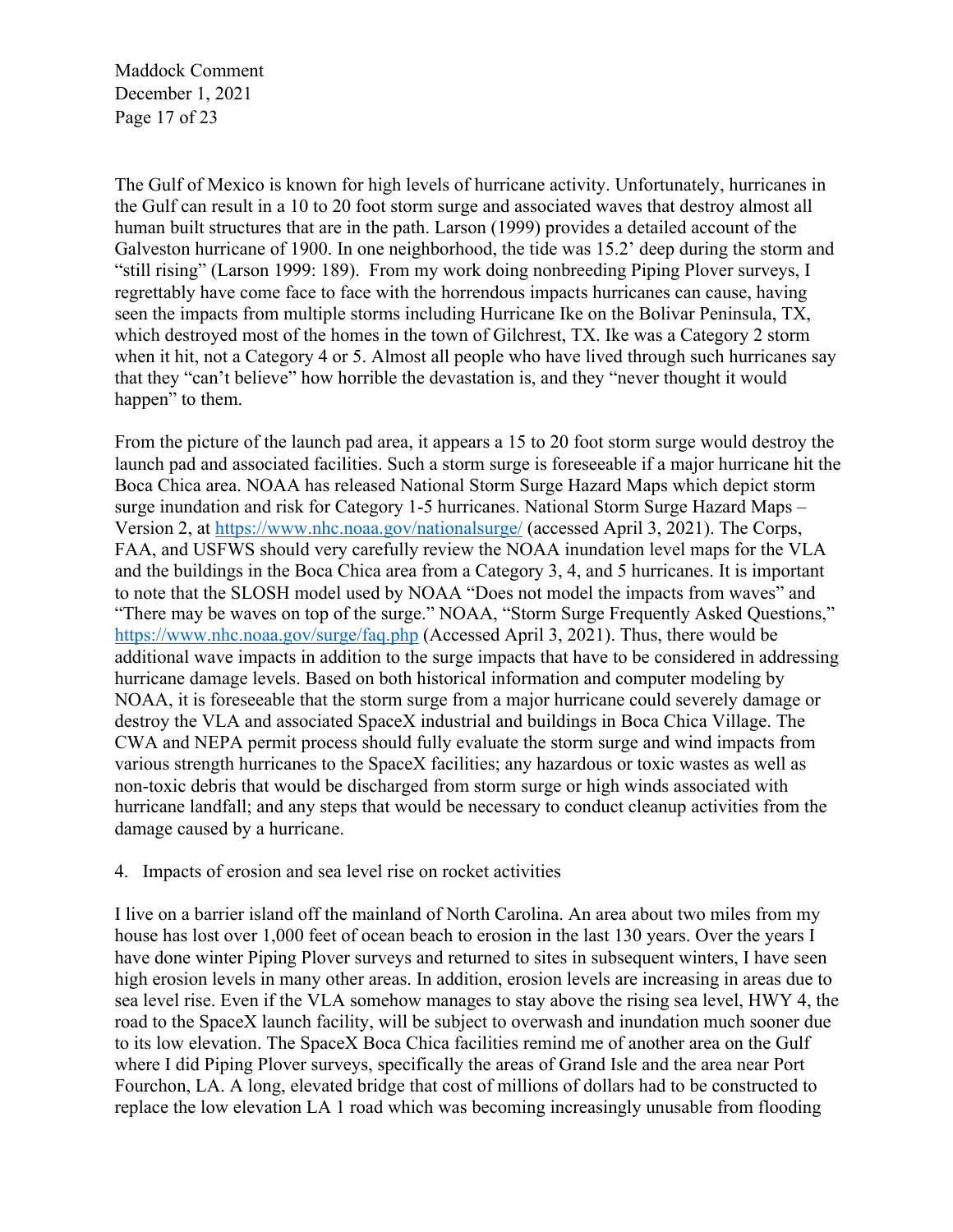Maddock Comment December 1, 2021 Page 18 of 23

events. LA 1 reminds me of HWY 4 near Boca Chica Village, where I have seen water a few feet from the roadway on days with a hard north wind. Likewise, beach renourishment projects costing millions of dollars had to be constructed to protect properties and infrastructure in those areas in LA that I am mentioning. For both the road and the beach renourishment projects in LA, taxpayer funding was used. In the future, what activities will have to be taken to protect the SpaceX facilities? How will those activities affect Piping Plover habitats, which rely on dynamic coastal forces to maintain habitat characteristics? Will there be efforts to stabilize the area around the SpaceX VLA and control area using seawalls, rip rap, or beach renourishment? At Wallops Island, Virginia, which also is a rocket launch site, NASA has undertaken shoreline "restoration" and beach renourishment activities that include the reconstruction of a beach, berm, and dune that will help to absorb and dissipate wave energy before it nears NASA infrastructure, and a rock seawall embedded within the dune that will protect against the most severe energy (USFWS 2016). I am very concerned that SpaceX is embarking on a path that eventually will result in huge sums of taxpayer money having to be spent to protect a private industrial facility that never should have been built in such a very high risk coastal location.

5. Impacts of rocket activities on public access to the Parks and Refuge and violations of Section 4(f).

The FAA has gone from purportedly authorizing 180 hours per year of road/refuge closures discussed in the EIS, to 300 hours per year as discussed in a Project Revaluation, and now is proposing 800 hours per year (500 for nominal operation plus 300 for "anomalies") DPEA at 19- 25. It is extraordinary that a private corporation with a 50 acre inholding can force state parks and a National Wildlife Refuge to close, not only to the general public, but also even to U.S. government officials who work on and manage the refuge for the U.S. Fish and Wildlife Service.

My previous comments noted how SpaceX has not followed the procedure to issue and implement closure orders.

These concerns include: The Cameron County Commissioners Court first is supposed to issue a closure order then SpaceX closes the area. However, there are reports of SpaceX or local law enforcement closed the area before the time authorized in the Cameron County closure authorization. On Thursday, March 11, 2021, "Police/security began turning people away at 10:48 a.m. today (despite the closure notice saying it wouldn't begin until 12:00 p.m.). The beach has been closed since 10:48 a.m. Whether you say it reopened after that, and is now closing again, it was effectively closed since 10:48 a.m" (Newstead 2021).

In response, the Texas General Land Office forwarded the email to the Cameron County Commissioners Court. An attorney with the Court responded:

"As we have discussed in the past, the road closure cannot begin until the time period specified by the Judge's Order. Based on the wording of the complaint, it appears as if it might have either been our deputies or SpaceX personnel, though I tend to believe it was SpaceX personnel.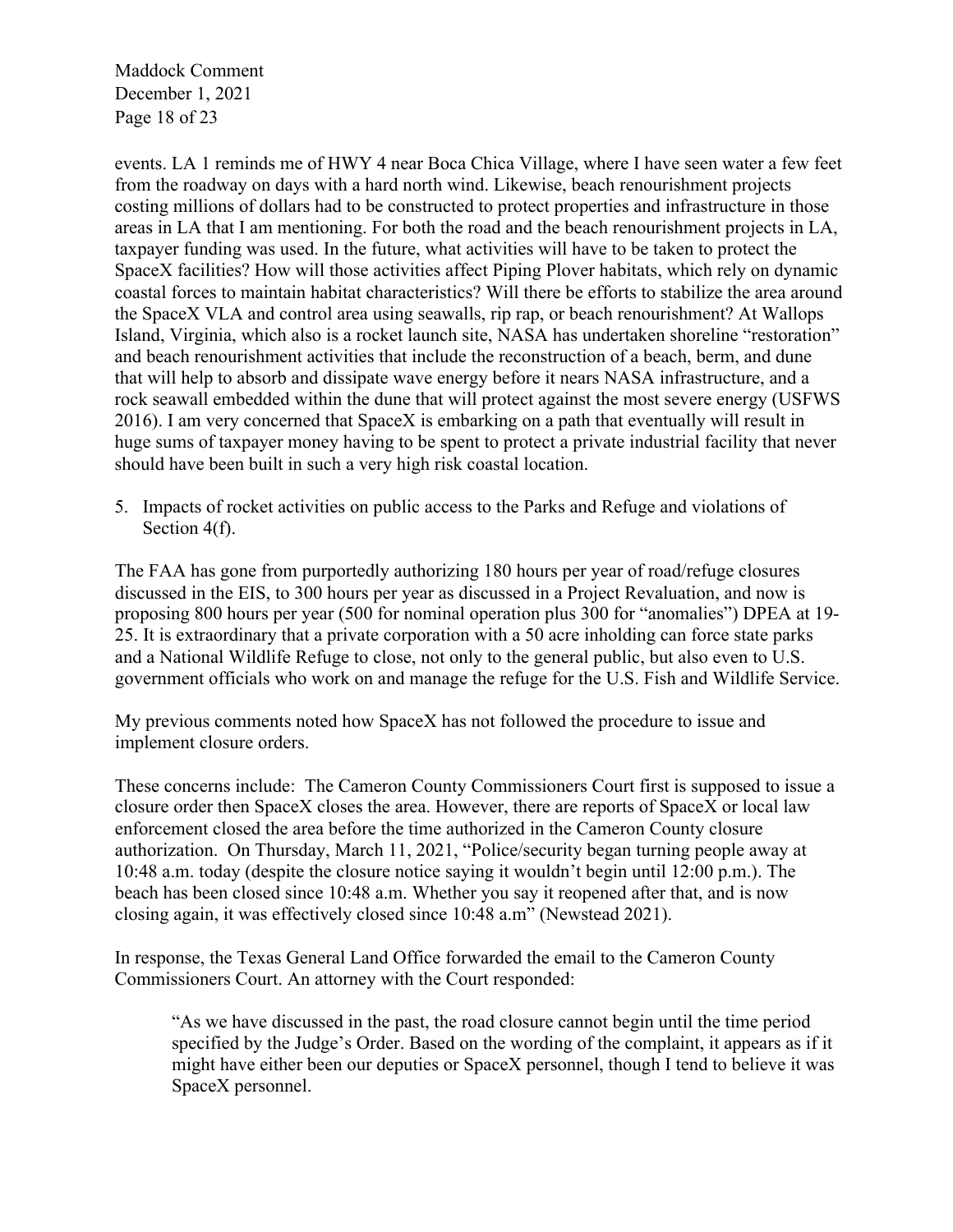Maddock Comment December 1, 2021 Page 19 of 23

> If it was our deputies, please inform them of the order and not to do this again in the future, even if they are directed to by SpaceX. And if SpaceX pushes back, please have them contact me so I can explain to them the criminal implications of obstructing a highway without legal authority. I have discussed this issue at great length with the DA's office and anticipate the prosecutors will be ready to take any appropriate action if necessary."

Email from Daniel Lopez to Luis Mendieta and others, March 12, 2021. The existence of these problems in March, 2021, suggests that SpaceX does not take the closure procedures seriously.

Second there are significant concerns regarding the manner in which closures are calculated. The DPEA states:

For purposes of the PEA, the FAA defines an operational closure as follows: A closure begins when local law enforcement, under the direction of an order from the Cameron County Commissioners Court, shuts down SH 4 and Boca Chica Beach for a tank test, wet dress rehearsal, static fire engine test, or launch. A closure ends when the operation is completed and local law enforcement opens SH 4 and Boca Chica Beach. The FAA does not have a direct role in approving road and beach closures. Therefore, closures that are planned but not implemented (e.g., Cameron County revokes the closure) do not meet the FAA's definition of a closure for this PEA. For an operation requiring a closure, SpaceX would coordinate with Cameron County under the authority granted in the 2013 Memorandum of Agreement between the TGLO and Cameron County (TGLO 2013). (DPEA at 19-20).

The major problem with FAA's interpretation is that it underestimates the effect on the public of the announced closures so that the actual number of closure hours appears to be much lower than how the public acts under real world conditions. When the Cameron County Commissioners Court issues a time for a closure, that is the time the public follows. No one is going to take the time to drive to Boca Chica Beach when they know a particular time for a closure has been announced – say  $12:00$  p.m. to  $8:00$  p.m – when there has been a formal closure announcement. Effectively, for the public, the area has been closed for that 8 hour period of time, even if SpaceX delays the closure of the area or does not go forward with the launch.

It is important to emphasize that I am not raising concerns about only a few minutes of difference in the total closure amounts. There is a major discrepancy between USFWS and SpaceX closure hour calculations. As noted by the USFWS, "In 2019, the USFWS recorded over 1,000 closure hours and SpaceX reported a total of 158 hours" (USFWS 2021: 2). Letter from Manuel "Sonny: Perez III Complex Refuge Manager, South Texas Refuge Complex, and Charles Ardizzone, Project Leader, Texas Coastal Ecological Services Office, USFWS, to Daniel P. Murray, Manager, Safety Division, Federal Aviation Administration (January 22, 2021).

The FAA has a duty under NEPA to address the closure procedures and measurements. But for the FAA launch authorization, these closures would not occur. The FAA cannot continue to accept unsubstantiated or inaccurate SpaceX claims about closure amounts.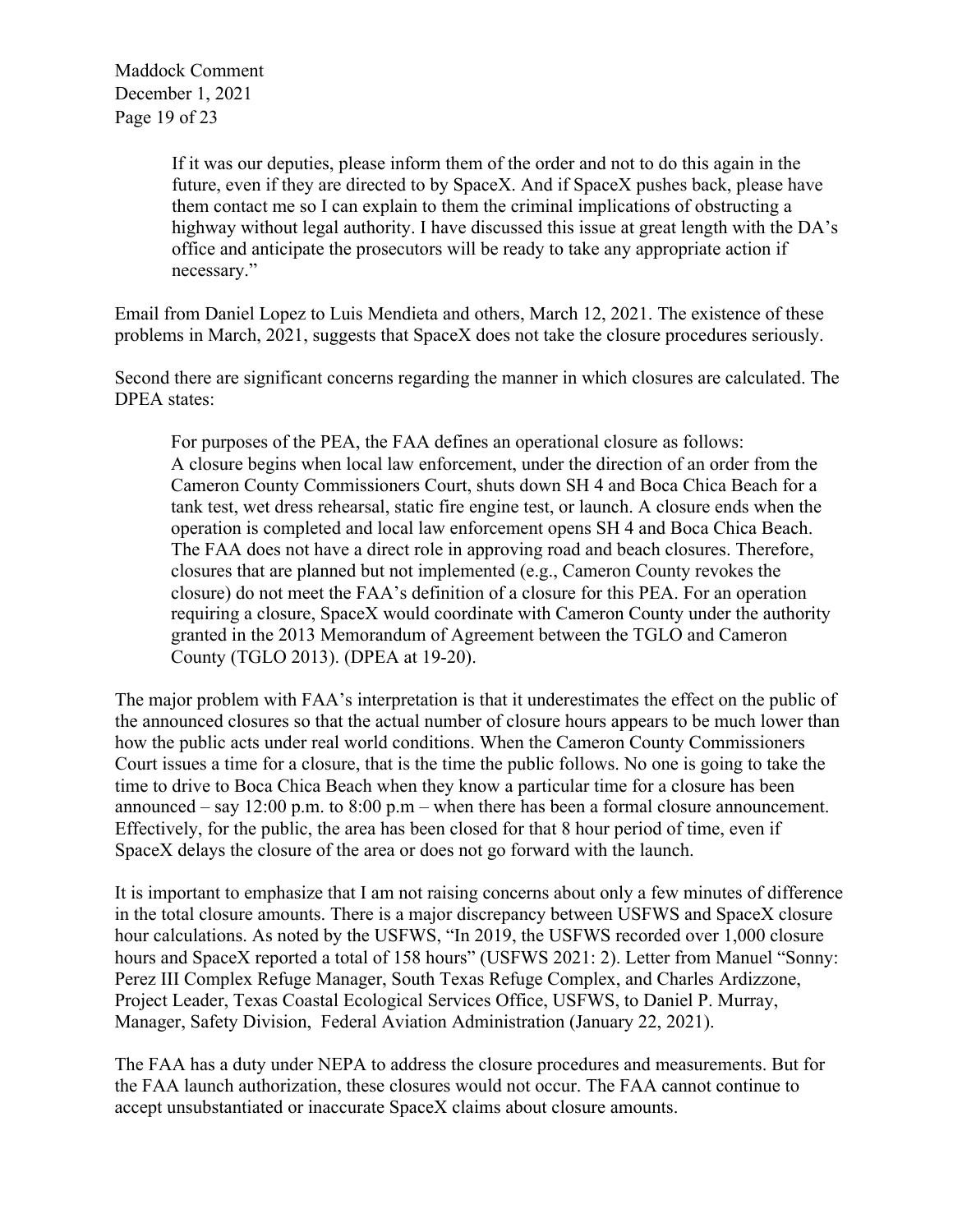Maddock Comment December 1, 2021 Page 20 of 23

6. To Comply with NEPA, the Corps must prepare an Environmental Impact Statement to analyze the environmental impacts of SpaceX's activities.

The National Environmental Policy Act (NEPA) is "designed to prevent agencies from acting on incomplete information and to 'ensure that important effects will not be overlooked or underestimated only to be discovered after resources have been committed or the die otherwise cast.'" Sierra Club v. U.S. Army Corps of Engineers, 295 F.3d 1209, 1214 (11th Cir. 2002) (quoting Robertson v. Methow Valley Citizens Council, 490 U.S. 332, 349 (1989)) (internal quotation marks omitted). NEPA obligates the Corps to prepare an Environmental Impact Statement if "any significant environmental impacts might result" from the issuance of a permit. Sierra Club v. Peterson, 717 F.2d 1409, 1415 (D.C. Cir. 1983); 42 U.S.C. § 4332(2)(C). To evaluate whether a potential impact is "significant," the Corps should analyze both the context in which the proposed action would take place and the intensity of its impact. 42 U.S.C. § 4332(2)(C). "Considering context is critical because the significance of an action can vary based on the setting and surrounding circumstances." Am. Rivers v. Fed. Energy Regulatory Commission, 895 F.3d 32, 49 (D.C. Cir. 2018).

"Intensity" concerns "the severity of impact." 40 C.F.R. § 1508.27(b). NEPA regulations prescribe several factors that can make a proposed project significant from an intensity standpoint, including the following:

- "Unique characteristics of the geographic area such as proximity to historic or cultural resources, park lands, ... wetlands... or ecologically critical areas;"
- "The degree to which the effects on the quality of the human environment are likely to be highly controversial;"
- "The degree to which the possible effects on the human environment are highly uncertain or involve unique or unknown risks;"
- "The degree to which the action may establish a precedent for future actions with significant effects or represents a decision in principle about a future consideration;"
- "Whether the action is related to other actions with individually insignificant but cumulatively significant impacts;"
- "Whether the action will violate other environmental statutes;"
- "The degree to which the action may ...cause loss or destruction of significant scientific, cultural, or historical resources;" and
- "The degree to which the action may adversely affect an endangered or threatened species or its [critical] habitat."

40 C.F.R. § 1508.27. In assessing the context and intensity of a proposed action, the Corps must consider all related actions together. In other words, "[l]arge projects may not be artificially segmented into smaller ones for the purpose of avoiding NEPA or minimizing the appearance of adverse environmental impact." Colony Fed. Sav. & Loan Ass'n v. Harris, 482 F. Supp. 296, 302 (W.D. Pa. 1980). As the regulations state, "[s]ignificance cannot be avoided by terming an action temporary or breaking it down into small component parts." 40 C.F.R. § 1508.27(b)(7). As discussed above in extensive detail, SpaceX's proposed activity meets every one of these criteria, due to significant adverse impacts to a range of listed and sensitive species, public Refuge and Park lands, habitats of national importance, and recreational access limitations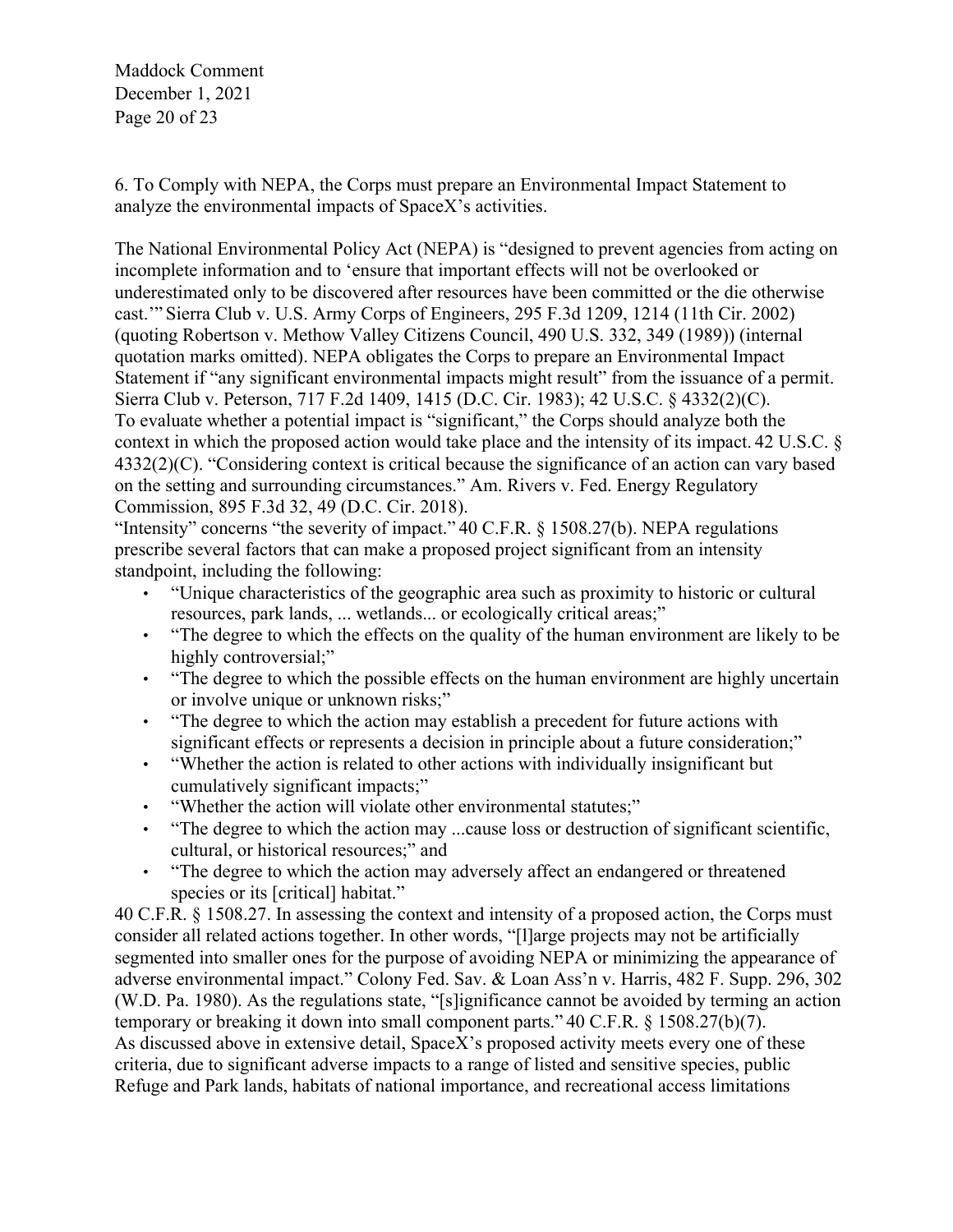Maddock Comment December 1, 2021 Page 21 of 23

associated with increasing SpaceX closures. The FAA must prepare an EIS that evaluates the entire SpaceX project at Boca Chica.

7. Conclusion

The Boca Chica area is a nationally significant shorebird habitat. The construction and operation of a massive industrial facility to assemble and launch one of the world's largest rockets into space is fundamentally incompatible with one of the most incredible shorebird wintering areas in the United States. The FAA should not grant a permit for the SpaceX Starship/Superheavy launch vehicle program at Boca Chica.

Sincerely,

Sidney B. Maddock

Copy: Brian Winton, USFWS (by email)

References

Bartolomej, T. "Elon Musk's Firm Buys Two Offshore Rigs to Serve as Launchpads for SpaceX Rockets." January 20, 2021, https://www.marinelink.com/news/elon-musks-firm-buystwooffshore-rigs-484690?utm\_source=MaritimeToday-ENews-2021- 0120&utm\_medium=email&utm\_campaign=MaritimeToday-ENews&fbclid=IwAR3\_nFeM9KeoYcJ4DSpYMmdnlLpd1e84ioKzA4HC1Qv6aVIc9kyHcypj K7o (accessed January 22, 2021).

Chapa, S. "SpaceX Plans to Drill for Natural Gas Near Texas Launchpad", Bloomberg News, January 22, 2021, retrieved at https://www.bloomberg.com/news/articles/2021-01-22/spacexplans-to-drill-for-natural-gas-next-to-texas-launchpad (accessed January 22, 2021). Cohen, J. B., S. M. Karpanty, D. H. Catlin, J. D. Fraser, and R. A. Fischer. 2008. Winter ecology of piping plovers at Oregon Inlet, North Carolina. Waterbirds 31:472-479. Davenport, C. February 2, 2021. "SpaceX crashes another Starship in test that was delayed over FAA concerns company violated its test license in December." Washington Post, retrieved at:

https://www.washingtonpost.com/technology/2021/02/02/spacex-test-sn9-faa-license/ (accessed April 5, 2021).

FAA (Federal Aviation Administration). 2014a. Final Environmental Impact Statement SpaceX Texas Launch Site. May.

FAA. 2014b. Record of Decision, SpaceX Texas Launch Site, Cameron County, Texas. July.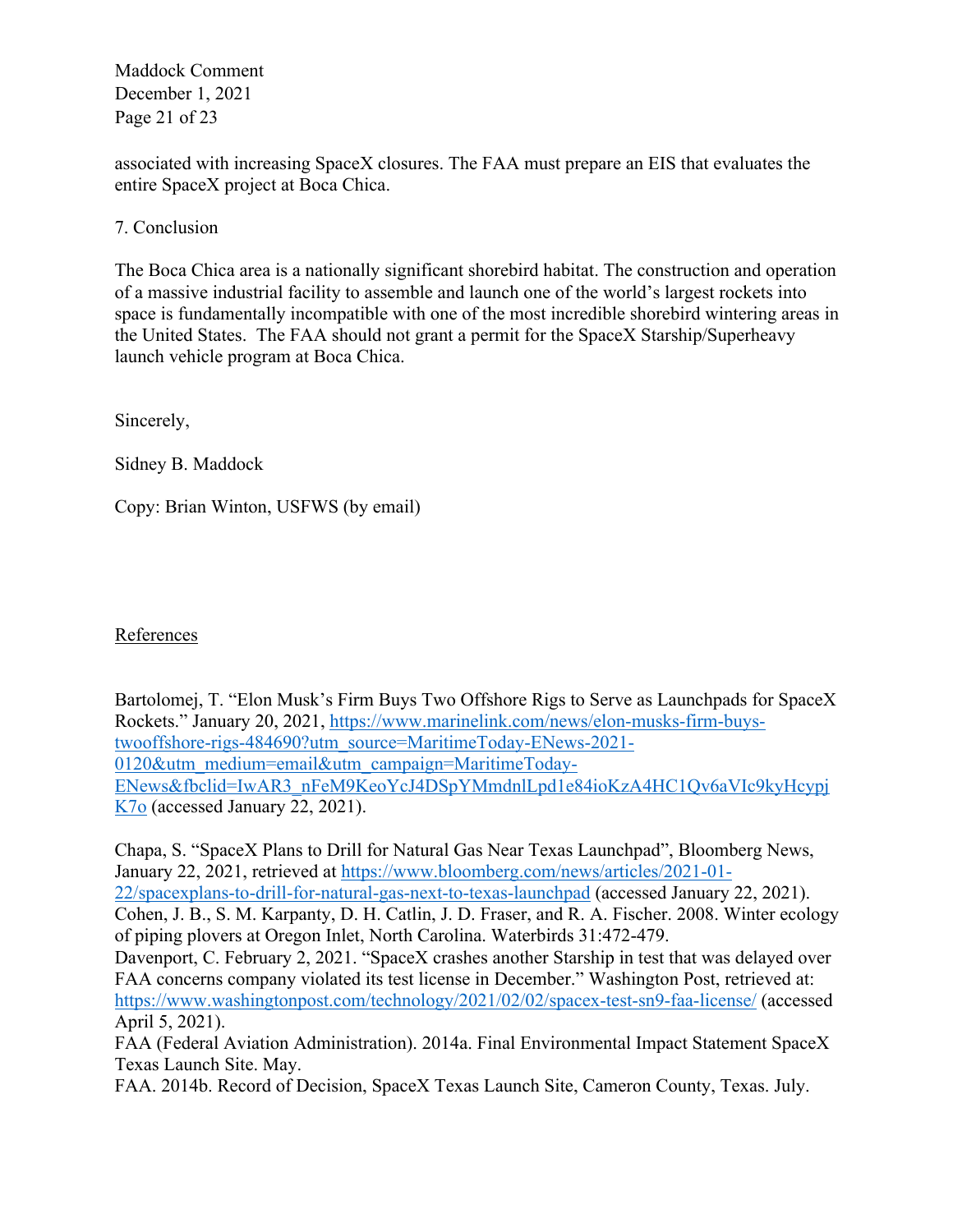Maddock Comment December 1, 2021 Page 22 of 23

FAA. 2014c. Written Re-evaluation of the 2014 Final Environmental Impact Statement for the SpaceX Texas Launch Site. November.

FAA. 2017. Written Re-evaluation of the 2014 Final Environmental Impact Statement for the SpaceX Texas Launch Site. October.

FAA. 2019a. Written Re-evaluation of the 2014 Final Environmental Impact Statement for the SpaceX Texas Launch Site. May.

FAA. 2019b. Addendum to the Written Re-evaluation for SpaceX's Reusable Launch Vehicle Experimental Test Program at the SpaceX Launch Site. August.

FAA. 2019c. Second Addendum to the Written Re-evaluation for SpaceX's Reusable Launch Vehicle Experimental Test Program at the SpaceX Launch Site. November.

FAA. 2020a. Written Re-evaluation of the 2014 Final Environmental Imapct Statement for the SpaceX Texas Launch Site. May.

FAA. 2020b. Third Addendum to the 2019 Written Re-evaluation evaluation for SpaceX's Reusable Launch Vehicle Experimental Test Program at the SpaceX Launch Site. June FAA. 2020c. Addendum to the 2019 Written Re-evaluation of the 2014 Final Environmental Impact Statement for the SpaceX Texas Launch Site. December.

FAA. 2020d. "FAA Begins Scoping Period for Environmental Rriew at SpaceX Lauch Site." Retrieved at: https://www.faa.gov/news/updates/?newsId=96319 (Accessed April 5, 2021).

FAA. 2021. Scoping Summary Report for the Draft Envornmental Assesment for the SpaceX Starship/Super Heavy Launch Vehicle Program at the SpaceX Boca Chica Lauch Siite In Caeron County, Texas. Retrieved from:

https://www.faa.gov/space/stakeholder\_engagement/spacex\_starship/media/SpaceX\_Starship\_Su per Heavy Boca Chica Scoping Summary Report.pdf (Accessed April 5, 2021).

Gibson, D., M.K. Chaplin, K.L. Hunt, M.J. Friedrich, C.E. Weithman, L.M. Addison, V. Cavalieri, S. Coleman, F.J. Cuthbert, J.D. Fraser, W. Golder, D. Hoffman, S.M. Karpanty, A. Van Zoren, D.H. Catlin. Impacts of anthropogenic disturbance on body condition, survival, and site fidelity of nonbreeding Piping Plovers. 2018. The Condor, 120: 566-580. https://academic.oup.com/condor/article/120/3/566/5153037

Gratto-Trevor, C., D. Amirault-Langlais, D. Catlin, F. Cuthbert, J. Fraser, S. Maddock, E. Roche, F. Shaffer. 2011. Connectivity in piping plovers: Do breeding populations have distinct wintering distributions. Journal of Wildlife Management 6: 348-355.

Hicks, D.W., H Alexander, and K. Berg. 2015. Commercial Launch Site Pre-Construction Species Monitoring Survey, University of the Texas Rio Grande Valley, prepared for Space Exploration Technologies.

Hicks, D.W., C.A. Gabler, and K. Berg. 2020. Commercial Launch Site Construction-Phase Species Monitoring Survey, University of the Texas Rio Grande Valley, prepared for Space Exploration Technologies.

Larson, E. 1999. Isaac's Storm A Man, A Time, and the Deadliest Hurricane in American History. Crown Publishers, New York. 323 pp.